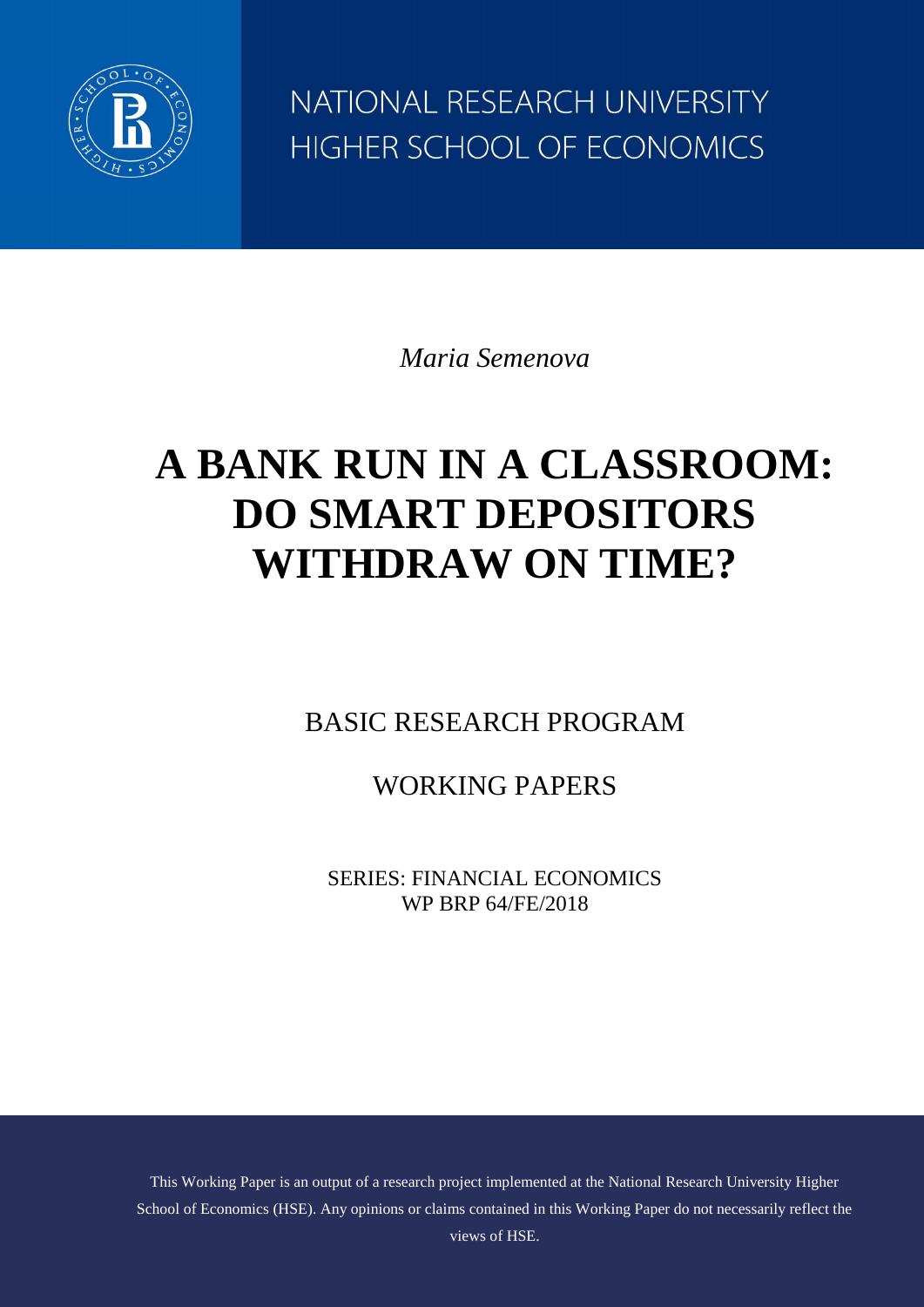## **A BANK RUN IN A CLASSROOM: DO SMART DEPOSITORS WITHDRAW ON TIME? 2,3,4**

This paper discusses whether being smart makes depositors less prone to get involved in a panic bank run. We conduct a series of experiments with undergraduate and graduate students from Moscow and Saint-Petersburg, modelling the a-la Diamond-Dybvig deposit market with liquidity shocks, changing macroeconomic conditions and risk-based investment technologies. Our results suggest that withdrawing on time is profitable, as the average returns of depositor investments are higher, especially if the other depositors in the bank also withdraw on time. Smarter depositors – those having better academic achievements – choose the strategy of avoiding early withdrawals more frequently: each additional grade point (out of ten) adds 9 p.p. to the share of rounds where a depositor withdraws on time. This result adds to the evidence that financial literacy – even measured in a very simple way – may prevent a coordination failure in the deposit market. Our results also suggest that panic withdrawals are more probable in markets with poorer economic conditions (liquidity shocks, less profitable or less liquid investments, costly financial information), but depositors show weak sensitivity to the risks of bank investments. Depositors of medium-sized banks withdraw on time more frequently compared to those in small or large banks.

Key words: Banks run, Experiment, Financial literacy, Academic achievements

JEL: G21, G41, C91

**.** 

<sup>&</sup>lt;sup>1</sup>Corresponding author:  $\frac{m$ semenova@hse.ru, Senior Research Fellow at the Center for Institutional Studies and Associate Professor at the School of Finance, National Research University Higher School of Economics, Moscow, Russia

 $2$  The paper was prepared within the framework of the Basic Research Program at the National Research University Higher School of Economics (HSE) and supported within the framework of a subsidy granted to the HSE by the Government of the Russian Federation for the implementation of the Global Competitiveness Program

The financial support from the Government of the Russian Federation within the framework of the implementation of the 5- 100 Program Roadmap of the National Research University Higher School of Economics is acknowledged.

 $3$  In October 2011 the initial idea of the experiment was acknowledged among best teaching practices at the HSE as a winner of

the HSE Fund for Educational Innovation contest. 4 I'm grateful to Vladimir Sokolov, Leonid Polishchuk and to all the participants of the CInSt Research seminar in March 2017 for the useful comments on the previous version of this paper.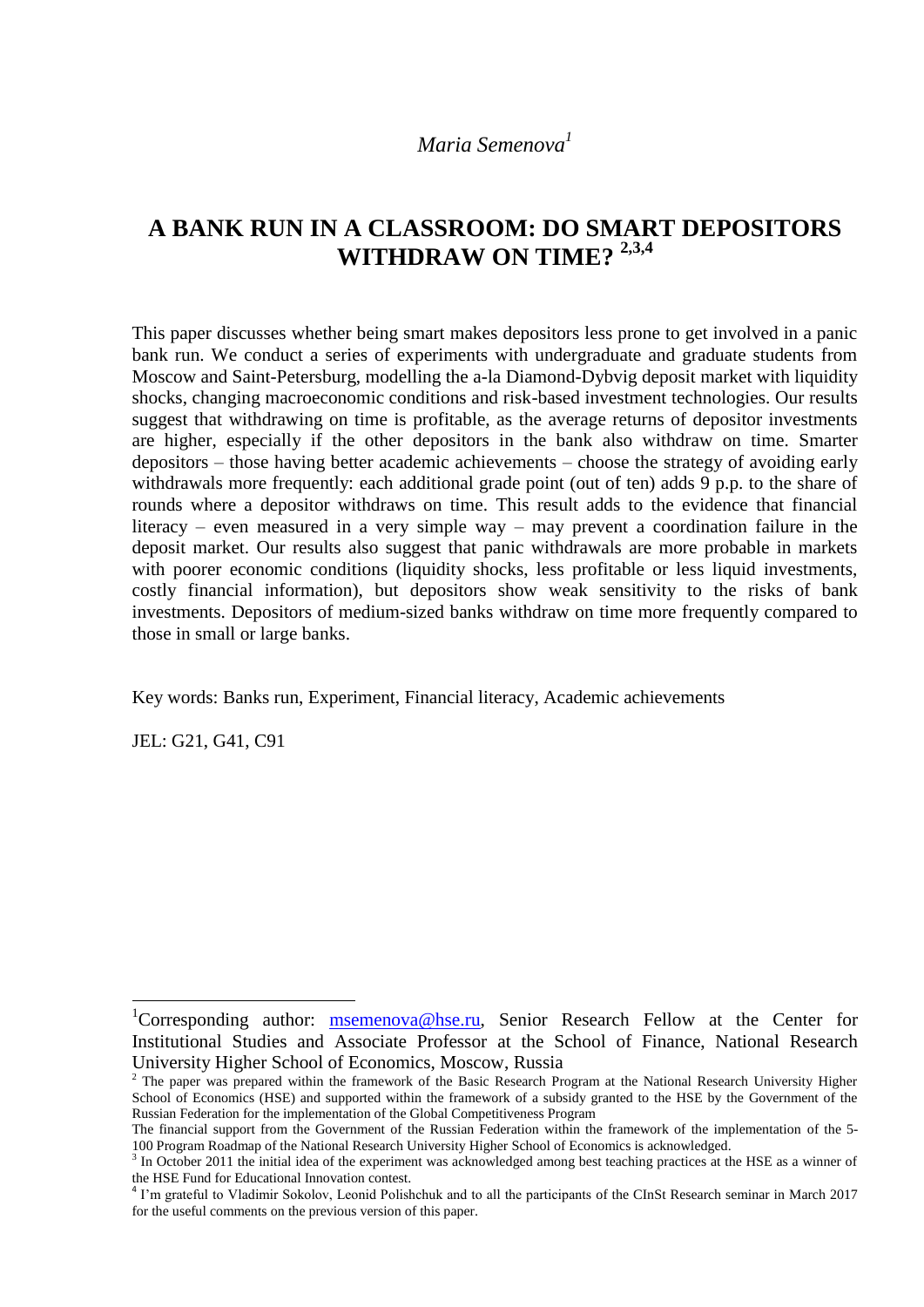#### **Introduction**

Starting with (Diamond & Dybvig 1983) coordination failure in deposit markets has been considered an important source of instability, increasing the risk of bank runs and the subsequent bank defaults. In their model providing insurance against liquidity shock, the standard 2-period on-demand deposit contract adds to the incentives for early withdrawals for those depositors, who are supposed to live for the whole game. A coordination failure appears as the bank is not able to repay to everyone if they come earlier than scheduled in the contract. Being one of the Nash equilibria a bank run appears when the depositors expect others to withdraw earlier and thus withdraw themselves in order not to come to an empty bank at the end of the game. In contrast to information-based bank runs (Jacklin & Bhattacharya 1988; Chen & Hasan 2006), which are usually efficient in terms of redistributing funds from too risky banks to those who are more reliable, panic-based bank runs are not related to increased bank risks – and therefore deposit redistribution – and even may ruin a stable bank.

Financial education and financial literacy are considered tools to increase the degree of rationality of unsophisticated market participant behaviour in different financial markets including that for retail bank deposits. Empirical studies show that financial knowledge and skills can increase participation in the market, as they usually make people more prone to saving strategies (Klapper et al. 2013; Semenova 2011; Beck & Brown 2011), but there is no evidence that they influence information-based bank runs (Brown et al. 2014; Semenova 2012). In this paper we extend this literature and ask whether being smart may prevent depositors from withdrawing deposits when only coordination failure is a problem and no financial deterioration appears in any particular bank.

Studying the relationship between financial literacy and depositor behaviour related to withdrawal decisions is a tricky task if empirical data needs to be collected. It seems to be too complicated to collect data about the education of withdrawing depositors, let alone any more complicated measure of financial literacy. As (Dufwenberg 2015) emphasizes, the opportunity to test hypotheses related to this link appears in an experimental set-up, where various situations and economic conditions can be modelled, and decisions are made by real economic agents, maximizing their profit. In this paper we use unique data from a series of experiments with undergraduate and graduate students from Moscow and Saint-Petersburg, modelling the a-la Diamond-Dybvig deposit market with liquidity shocks, changing macroeconomic conditions and risk-based investment technologies. We combine this data with the student academic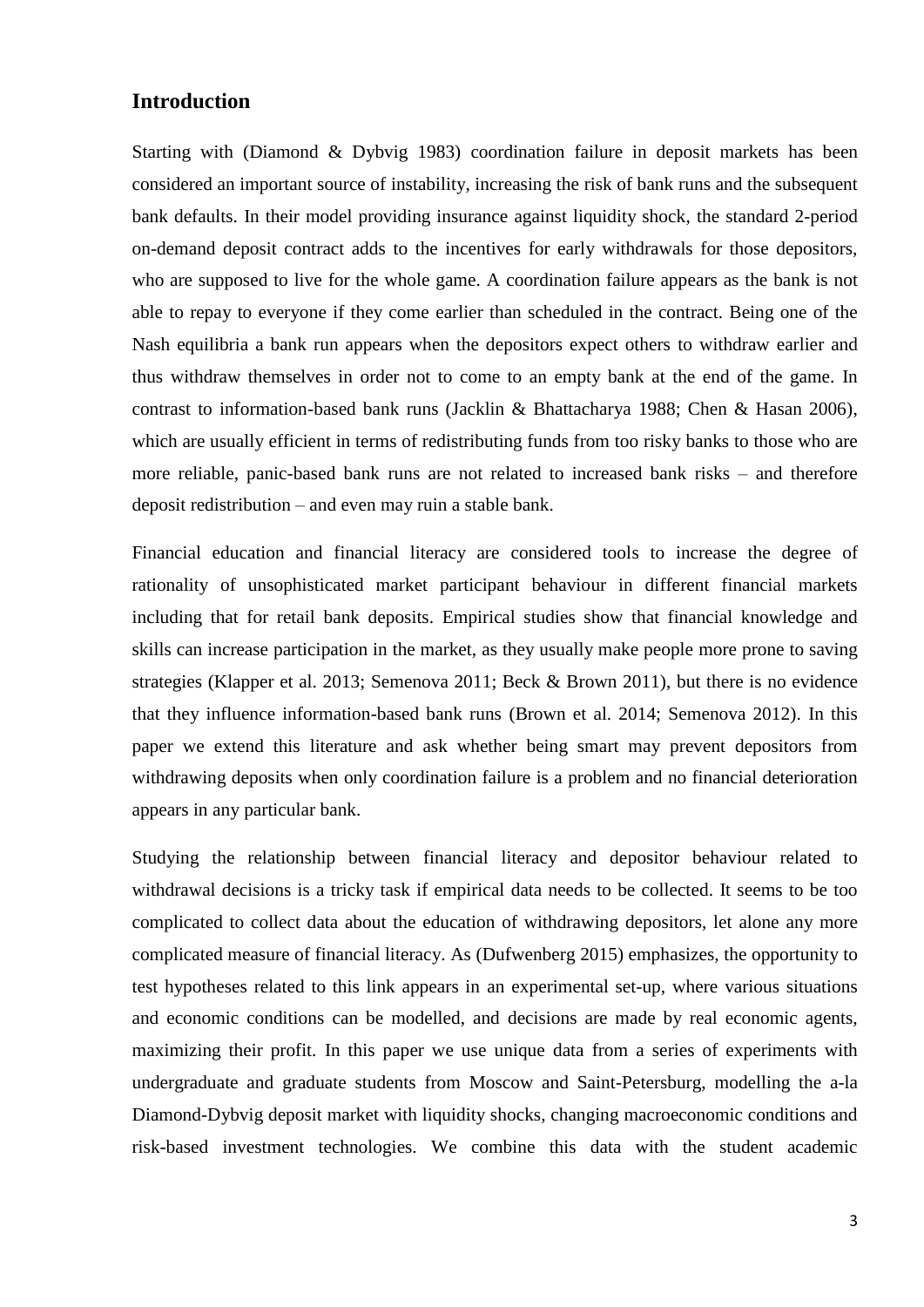achievement data to examine the relationship between depositor smartness and the propensity to avoid inefficient bank runs.

The rest of the paper is organized as follows. The next section describes the literature on bank runs in the experimental set-up, which we contribute to. Then we introduce the experiment design. The next section describes the data and methodology. Then we present our results and conclude.

#### **Related Literature**

There are several papers studying the depositor behavior via the lens of experiments and providing some proof for the theoretical predictions.

(Madiès 2006) was among the first to provide evidence of the a-la Diamond-Dybvig bank runs. He conducted an experiment with simultaneous decision-making and 210 participants, who were university business school students. His results are clearly in line with the theoretical predictions. The bank runs frequently occur as a coordination failure. The suspension of convertibility and "narrow banking" proved to be efficient instruments to prevent them. Deposit insurance is also a solution, but only full coverage provides the depositors with the necessary confidence.

(Garratt & Keister 2009), on the contrary, found no evidence that the depositors withdraw voluntarily if there are no forced withdrawals (or liquidity shocks, in Diamond-Dybvig terminology) in the experiment. They show that macroeconomic instability, which causes more liquidity shocks, may also increase the frequency of bank runs. Having more chances to withdraw and observing the withdrawal history, depositors are more likely to run on a bank.

(Schotter & Yorulmazer 2009) contradicts (Madiès 2006) to a certain extent, as they prove that deposit insurance, even partial, works well in preventing early withdrawals. The results of their experiment with undergraduate students show that a sequential game provides more stability in the banking sector compared to a simultaneous one, especially provided that detailed information about withdrawals is available. Introducing insiders – depositors knowing more about the quality of the bank – also reduces the severity of bank runs, leaving panic runs aside.

A coordination failure may occur as a result of the complicated coordination process. As (Arifovic et al. 2013) suggest, the higher the coordination parameter (the higher the proportion of the depositors who should not withdraw early needed to ensure higher gains for patient depositors compared to the impatient ones) the higher the probability of a bank run. The nature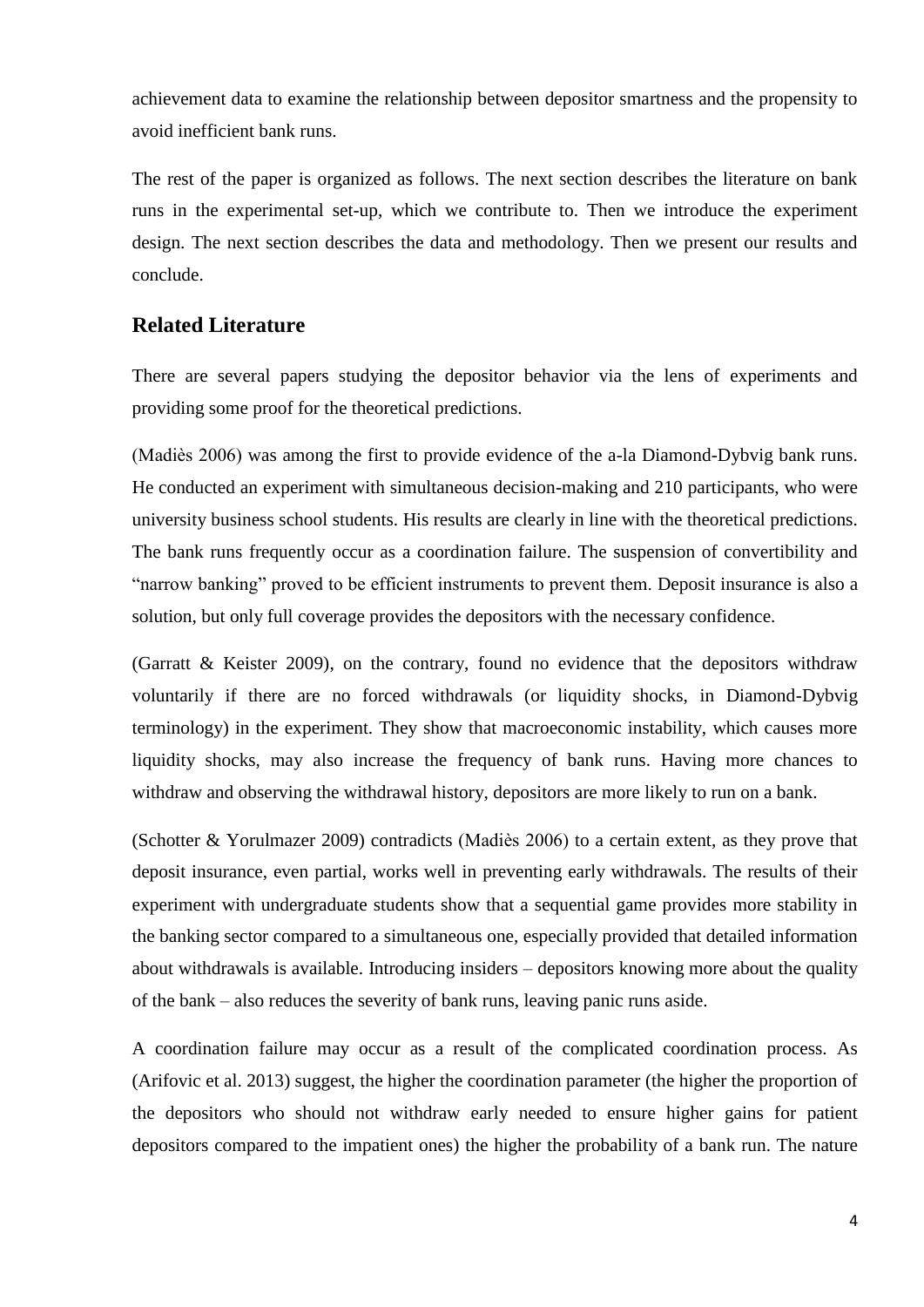of these bank runs is not based on sunspots. However people learn over time and, in repeated games with an increasing degree of coordination required, depositors withdraw less frequently.

The role of sequential decisions and the observability of actions is also confirmed in (Kiss et al. 2014a) and their experiment with 48 undergraduate students. Considering 3-period games with depositors being in a line to decide whether to withdraw (two real people and one player being a computer simulation), they show that if the second depositor can observe the actions of the first one (and she is not a computer), this reduces the probability of further bank runs significantly. This is particularly true for the first depositor deciding to be patient. Being aware that she is observed by both followers, the first depositor also withdraws less frequently.

(Davis & Reilly 2016) experimentally model the influence of the change in repayment proportions (re-contracting) and information about withdrawal behaviour on the fragility of distressed banks. The experiment was conducted with 240 undergraduate students. The authors show that if contracts are changed in favour of patient depositors, bank stability is less undermined. However this is not true if a sequential game is introduced and the participants observe the withdrawals in the first stage if they are assigned to decide in the second stage.

There are a few papers focused mostly on modelling the contagion in the deposit markets in an experimental way. Contagion appears as an informational phenomena in several-step games where some proportion of depositors receive a signal about the deterioration of the bank's financial condition and all the rest observe their actions and act according to what they see and what they know about the kind of signal the informed depositors may have received. Using the results of the experiment with 200 undergraduate students in a two-bank set-up, (Chakravarty et al. 2014) show that observing the actions of the informed depositors makes uninformed ones withdraw even when their bank is unrelated to the bank of informed ones and there is no correlation with their financial position. In a continuous game the inefficient run is difficult to stop even if the informed depositors do not withdraw intensively.

(Brown et al. 2016) study the channels of the contagion transmission when new information on bank fundamentals is revealed and is not promising. Basing on the results of an experiment with 264 undergraduate students participating in a sequential game, they show that if a signal on withdrawals in the first stage is quite informative, depositors withdraw earlier and mostly because they are afraid that others will withdraw, not because their expectations about bank stability suggest doing that (the coordination failure described in (Diamond & Dybvig 1983)).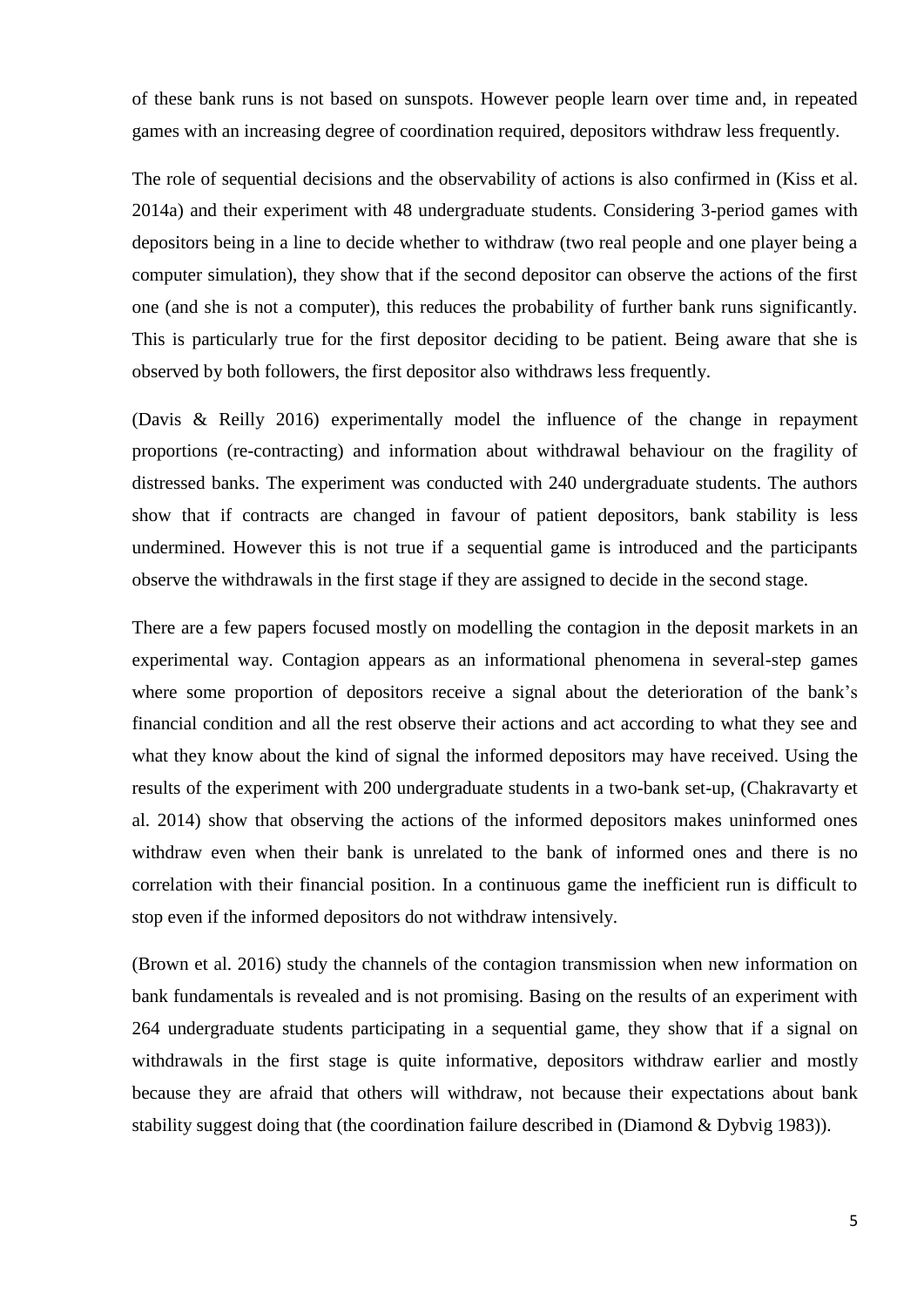Quite a few studies dealt with students in their experiment: being useful for the students themselves in their understanding of bank runs, as (Balkenborg et al. 2011) suggest. This type of participant provides an excellent opportunity to add the proxy of financial literacy to the analysis, however, as far as we are able to judge there are no papers incorporating student academic achievements into the models of bank runs. This study fills this gap in the literature. Leaving the use of complicated financial literacy measures for further research, we use a very simple proxy for it – the academic achievements. The paper closest to ours is (Kiss et al. 2016), where the authors introduce the cognitive abilities of the depositors proxied by the results of the standard Cognitive Reflection Test (CRT). In their sequential withdrawal experimental set-up they show that depositors with higher CRT withdraw less frequently in situations of strategic uncertainty (when no information on previous withdrawals is available). Our study is different in several ways. First of all, our set-up implies a simultaneous game with multiple independent rounds, modelling several economic scenarios. We aim to detect the coordination failure under different conditions. Secondly, our proxy for financial literacy measures mostly the overall knowledge of the participants and their degree of smartness, while CRT shows the ability of the respondents to go beyond the first – and incorrect – answer coming to mind and to think a bit more about the correct answer. We therefore appear to be closer to the nature of the financial literacy as a characteristic of depositor financial knowledge and skills.

#### **Experiment design**

The experiment was run during the course "The Microeconomics of Banking" or during research seminars with different groups of students of the Departments of Economics at the National Research University Higher School of Economics (HSE, Moscow) and the European University at Saint Petersburg (EUSPb). [Table 1](#page-6-0) shows the number of students participating in each wave of the experiment each year and season, their year of study and the city where the university is based. Moscow stands for the HSE and SPb for EUSPb. Our database covers 9 waves and four years. The students are diverse in terms of their years of study, varying from  $2<sup>nd</sup>$  year undergraduates to  $2<sup>nd</sup>$  year graduates. All the students participated in classes where both theory and empirics of bank runs and market discipline were discussed.

The each wave of the experiment was scheduled for 40-60 minutes during one of the scheduled seminars. The participants were warned that the seminar will be organized in an unusual format. They were advised to come as this activity will provide some bonuses for their final grade for the course. Those who come late were not allowed to join the group as the instructions had already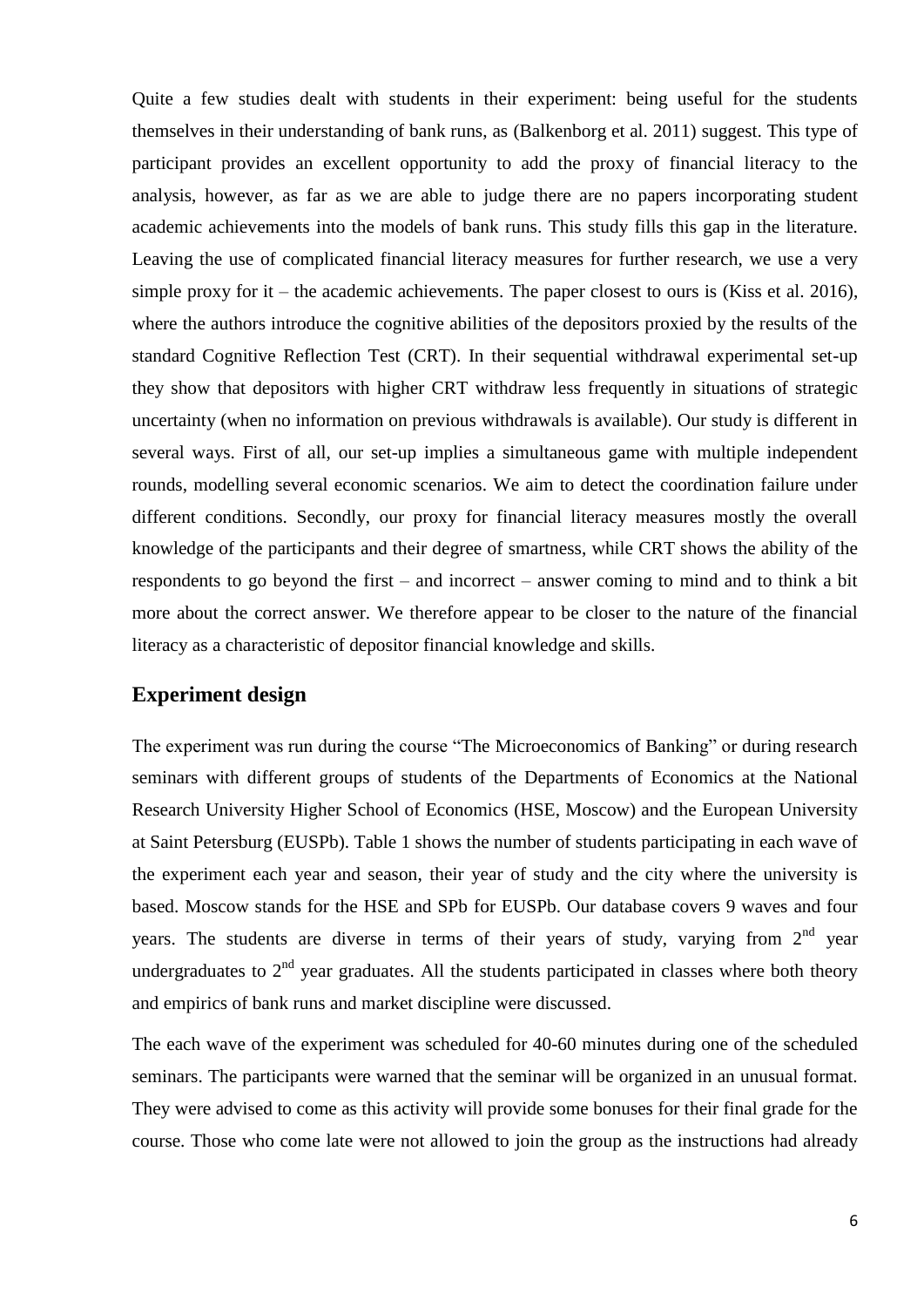started. The experiment distributed the group members around the classroom to minimize communication.

| Year  | <b>Season</b> | <b>Year of study</b> | <b>City</b>     | <b>Number of students</b> |
|-------|---------------|----------------------|-----------------|---------------------------|
| 2013  | Autumn        | 2nd year ungrad      | <b>Moscow</b>   | 19                        |
|       |               | 2nd year grad        | SP <sub>b</sub> |                           |
| 2014  | Autumn        | 2nd year grad        | SP <sub>b</sub> |                           |
| 2015  | Spring        | 3d year undergrad    | <b>Moscow</b>   |                           |
|       |               | 2nd year ungrad      | <b>Moscow</b>   | 26                        |
|       | Autumn        | 2nd year grad        | <b>Moscow</b>   | 10                        |
|       |               | 4th year undergrad   | Moscow          | 22                        |
| 2016  | Spring        | 1st year grad        | <b>Moscow</b>   | 15                        |
| 2017* | Spring        | 4th year undergrad   | <b>Moscow</b>   | 30                        |

<span id="page-6-0"></span>**Table 1. Number of participants in each experiment wave**

*\*Only rounds 1 and 3-6*

Before the game started the participants were randomly assigned ID numbers and were provided with forms they were to fill in during the experiment to express their decisions. The ID number was in the form *AB-C-D-EF-G*, with the letters replaced by numbers to give important information about the participant characteristics in the game. These will be discussed in the game description. An exemplar of the form is in Appendix. Instructions were done using PowerPoint presentation.

The experiment deals with a 2-period deposit market a-la Diamond-Dybvig. All the students are the depositors of some banks. The banks differ in terms of size and may have 3, 4 or 5 depositors. The number of banks of different sizes depends on the size of the group and is usually chosen to ensure the diversity within the group. The first figure in the ID number (*A*) stands for the number of depositors in the bank. It varies from 1 to 3 for small banks, from 1 to 4 for medium banks and from 1 to 5 for large banks. The second figure (*B*) identifies the bank of this size in the current classroom. For instance "32-" is the second bank containing 3 depositors. The students do not know who is in which bank, so the game is purely non-cooperative and implies the opportunity of the coordination failure. To additionally ensure the absence of any cooperation or other strategic influence, the silence is announced to be crucially important to the game. If any student had broken this rule, the game would have been stopped and a penalty would have reduced the whole group's grades for the course. They never do, however.

 $G$  – the last number in the ID –counts the depositors within a bank. The other numbers are used in different rounds and are explained below.

The game consists of 10 independent rounds. For all the rounds the depositor is attached to the same bank. The rounds are, however, independent, so each round's characteristics do not depend on previous history.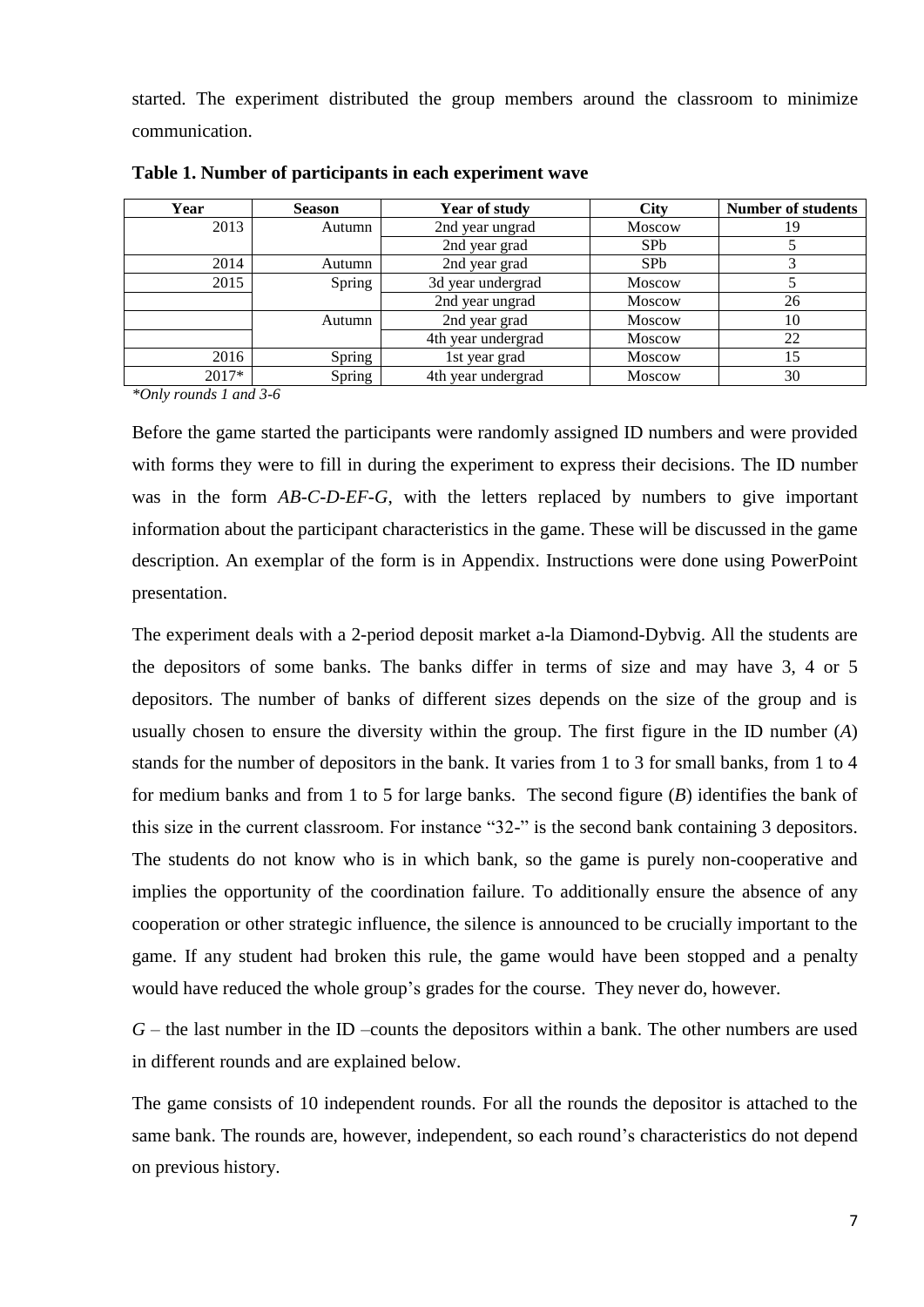The depositors have 100 units at the beginning of each round and open deposits for 2 periods, investing the whole amount. The bank invests all the accumulated funds in a project (or production technology, as in (Diamond & Dybvig 1983))) which in long run is profitable earning *R>1* in period 2 for each unit invested. The invested funds can, however, be withdrawn from the project earlier, in period 1, but there is an early withdrawal penalty and each invested unit receives  $0 \lt r_0 \lt 1$ . The deposit contract is also 2-period long, providing patient depositors with *R* per deposited unit at the end of the round. The contract is a standard on-demand deposit contract and there is no loss for an early withdrawal, withdrawing the deposit in period 1 the depositor receives back her funds. This contract is subject to fund availability. In any period if the funds are not sufficient to provide the necessary returns all the available funds are distributed equally among those who came for them. Therefore for the number of depositors  $N$ , those  $N<sub>1</sub>$  of them who withdraw in period 1, receive:

$$
Payment_1 = \begin{cases} 1, & \text{if } N_1 < N * r_0 \\ r, & \text{if } N_1 \ge N * r_0 \end{cases}
$$

The rest (N-N<sub>1</sub>) receive:  
\n
$$
Payment_{2} = \begin{cases} \frac{N * r_{0} - N_{1}}{N - N_{1}} * R < R, \text{ if } 0 < N_{1} < N * r_{0} \\ 0, \text{ if } N_{1} \ge N * r_{0} \end{cases}
$$

This experiment design means that in a first-best case of coordination all the depositors will wait for period 2 and earn *R*. However if at least one depositor withdraws earlier this reduces the returns for all waiting until the end of the game. A coordination failure stimulates depositors to withdraw early if they suspect others within their bank will also withdraw. We call a bank run the situation where at least one depositor who should be waiting until period 2 withdraws in period 1 (which is an analogue of the "partial bank run" introduced by (Madiès 2006)).

The initial conditions of the experiment are  $R=1.5$  and  $r=0.8$ . Changes in the market are modelled in other nine rounds, described below. For each round the depositor is asked to decide in which period she withdraws. In the form the depositor has a separate table for each round, showing the possible outcomes given different decisions of the other depositors in the bank. [Figure 1](#page-8-0) shows the table of outcomes for the first round and a depositor in a bank of 4 depositors. The student sees that, for instance, if the bank has 2 depositors who withdraw early those two receive 100 each and the other two receive 112.5 in the second period. So if the depositor decides to withdraw early she will get 100 given another one also came in period 1. If the depositor withdraws late, given 2 other depositors in the same bank withdrew early, she will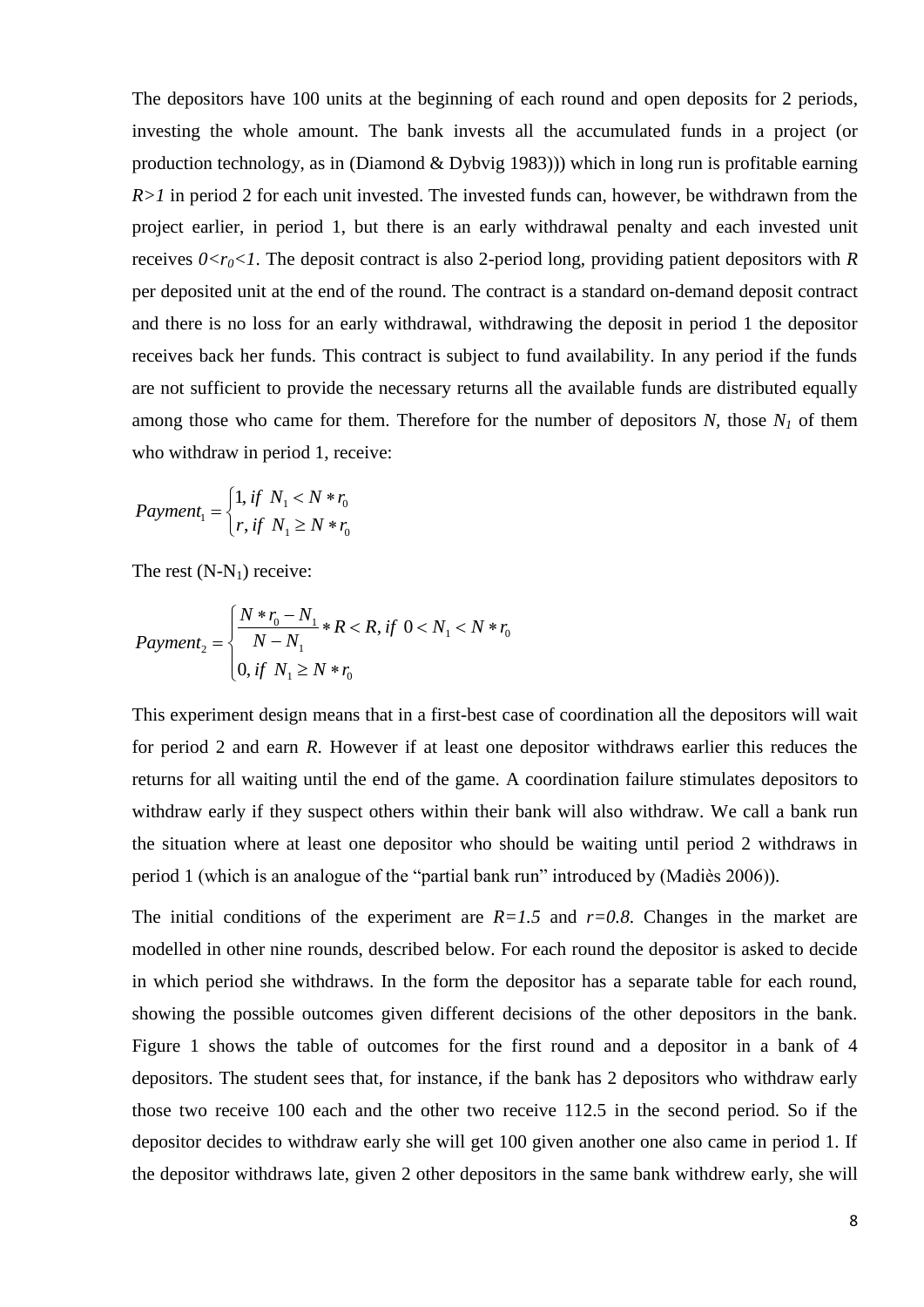receive 112.5. Of course the depositor does not decide on the number of early-withdrawers. She is only asked to choose the period of withdrawal. The students are asked to mark the second or the third column to show their decisions (for example, by putting  $\sqrt{\ }$ ).

<span id="page-8-0"></span>**Figure 1. Example of table of outcomes shown before the game starts as an instruction**

Round 1

| $11001101 +$                                    |                                             |                                                      |
|-------------------------------------------------|---------------------------------------------|------------------------------------------------------|
| Number of depositors withdrawing<br>in period 1 | If you withdraw in period 1,<br>you receive | <b>V</b> If you withdraw in period 2,<br>you receive |
|                                                 |                                             | 150                                                  |
|                                                 | 100                                         | 137,5                                                |
|                                                 | 100                                         | 112,5                                                |
|                                                 | 100                                         | 37,5                                                 |
|                                                 | 80                                          |                                                      |

The other rounds involve different changes in the market framework, to observe depositor reactions – and their propensity to withdraw early – to liquidity shocks, deterioration in the economic situation in both periods, the appearance of risk and coping with risk by paying for information. These rounds describe the following changes:

**Round 2.** In this round, 1 depositor in each bank faces a liquidity shock. This means that she has to withdraw early. The third figure in the ID number  $(C)$  is 1 for depositors with a liquidity shock. They mark the second column. All the rest make their own choice.

**Round 3**. In this round the number of depositors with liquidity shocks is 2 in each bank. The fourth figure in the ID number (*D*) is 1 for depositors with a liquidity shock. These shocks do not depend on the shocks in round 2. This round is important as this is the only round when the only depositor in a small bank, who has no liquidity shock, should withdraw early as well to get a higher output. In case of early withdrawal she gets 80 units back, otherwise she is left with (300- 200/0.8)\*1.5=75 units.

**Round 4: There are no more liquidity shocks.** In this round the economy offers worse projects to invest in, *R* is 1.2 instead of 1.5. The outcomes of the second period are lower but from the social planner's point of view everyone should keep their money in a bank until the end of the game.

**Round 5.** In this round *R* goes back to the basic level (1.5), but now the early withdrawal penalty is higher and  $r_0$  is 0.7 instead of 0.8. This means that the bank has to withdraw more from the projects to provide the necessary amount to the depositors, who came in period 1, and to retain less funds for the rest of the depositors.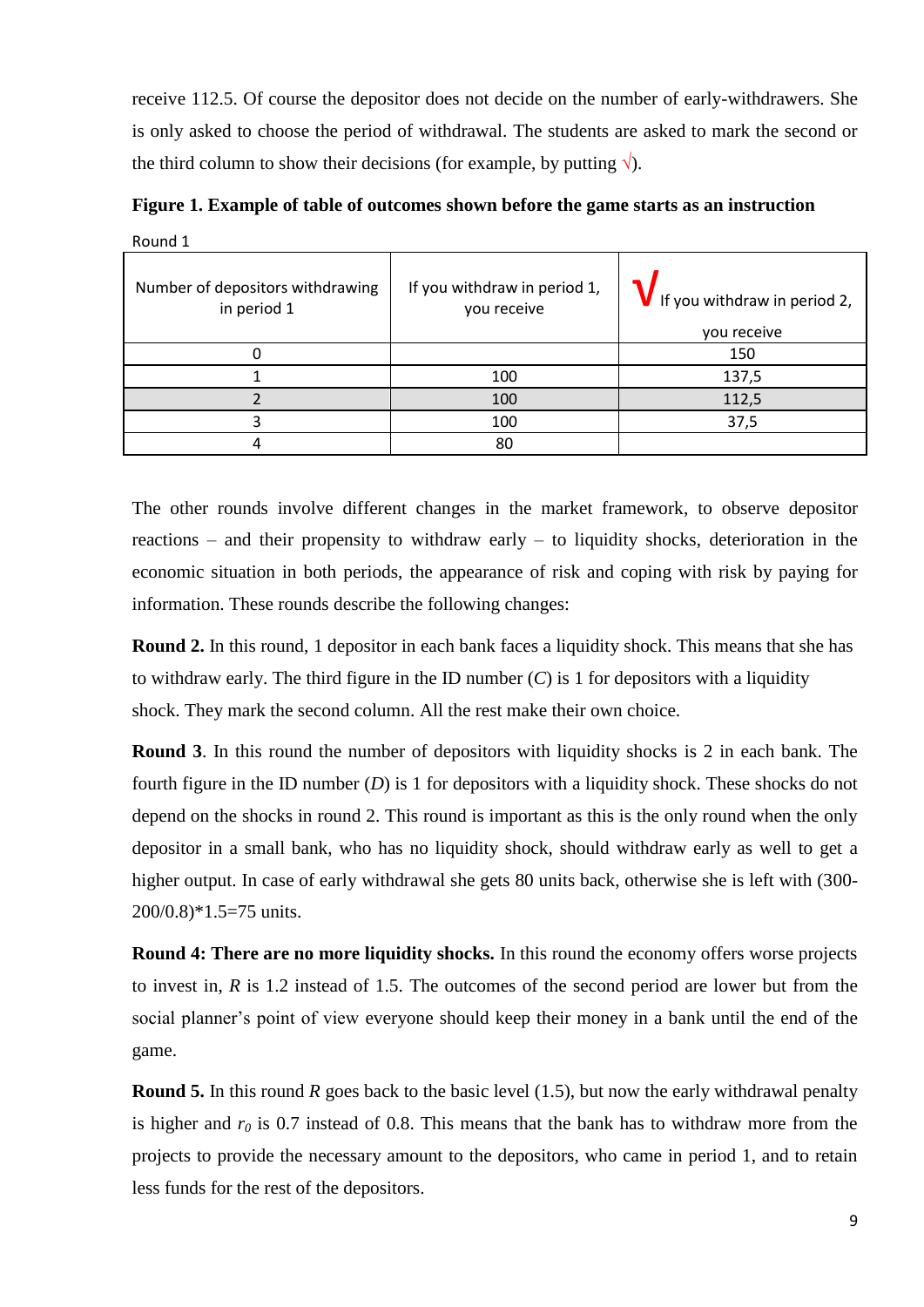**Round 6.** This round introduces risk into the market. Now *R* is not fixed: *R*=1.8 (Good scenario) with the probability 0.5 and  $R=1.2$  (Bad scenario) with the same probability. The actual R is revealed at the end of the game. Below we describe the process of determining *R*. The students observe an additional column AVG in the table of this round. It reflects the expected outcome. They are told they may use these figures if they need them for any purpose.

**Round 7.** The risk becomes more complicated and *R* is determined in two steps. With probability 0.5 the probability of high *R* is 0.9 and *R* is low with the probability of 0.1. With the same probability of 0.5 the probability of high *R* is 0.1 and *R* is low with the probability of 0.9. To make things clearer for students a slide shows the probability tree. There are two additional columns in the correspondent table, showing the expected outputs for both scenarios (90%-10% or 10%-90%)

**Round 8** is the same as the previous round but the probabilities for different levels of *R* are 60%- 40% and 40%-60% respectively.

**Round 9** is the same as round 7 in terms of risk, but now the students have the opportunity to know, which of the scenarios (90%-10% or 10%-90%) the economy faces and they are offered a strategy of withdrawal. The information is costly, they have to pay 10 units each to get it. In this round there are two decisions the students have to make. First of all they have to decide whether to buy the information and mention this in the form. Secondly they describe the withdrawal strategy. If they pay, they should choose the withdrawal period for both scenarios. If they do not pay they simply choose the period to withdraw.

**Round 10** is the same as the previous round in terms of risk and information availability, but the costs of getting information are now different. Two depositors in each bank have low costs of 10 units, the others have costs of 15 units. Figure *EF* in the ID shows which costs the depositor has. The costs are not related to the liquidity shocks in previous rounds. Again the depositors have to make two decisions in this round.

The risk is modelled with the Random function in Excel, which shows a random figure between 0 and 1. For round 6 if it is lower than 0.5 the economy shows low project profitability, otherwise *R* is high. For the other rounds with risk we need two random figures. If the first one is lower than 0.5, we are in the situation with 10%-90% (40%-60%), otherwise we have 90%-10% (60%-40%). The second random figure determines the value of *R*. If the probability of high *R* is high then this figure being lower than 0.9 (0.6) provides high R, and low *R* otherwise. If the probability of high *R* is low, then this figure being lower than 0.1 (0.4) provides high *R*, and low *R* otherwise. This methodology is explained to the students and then all of them observe on the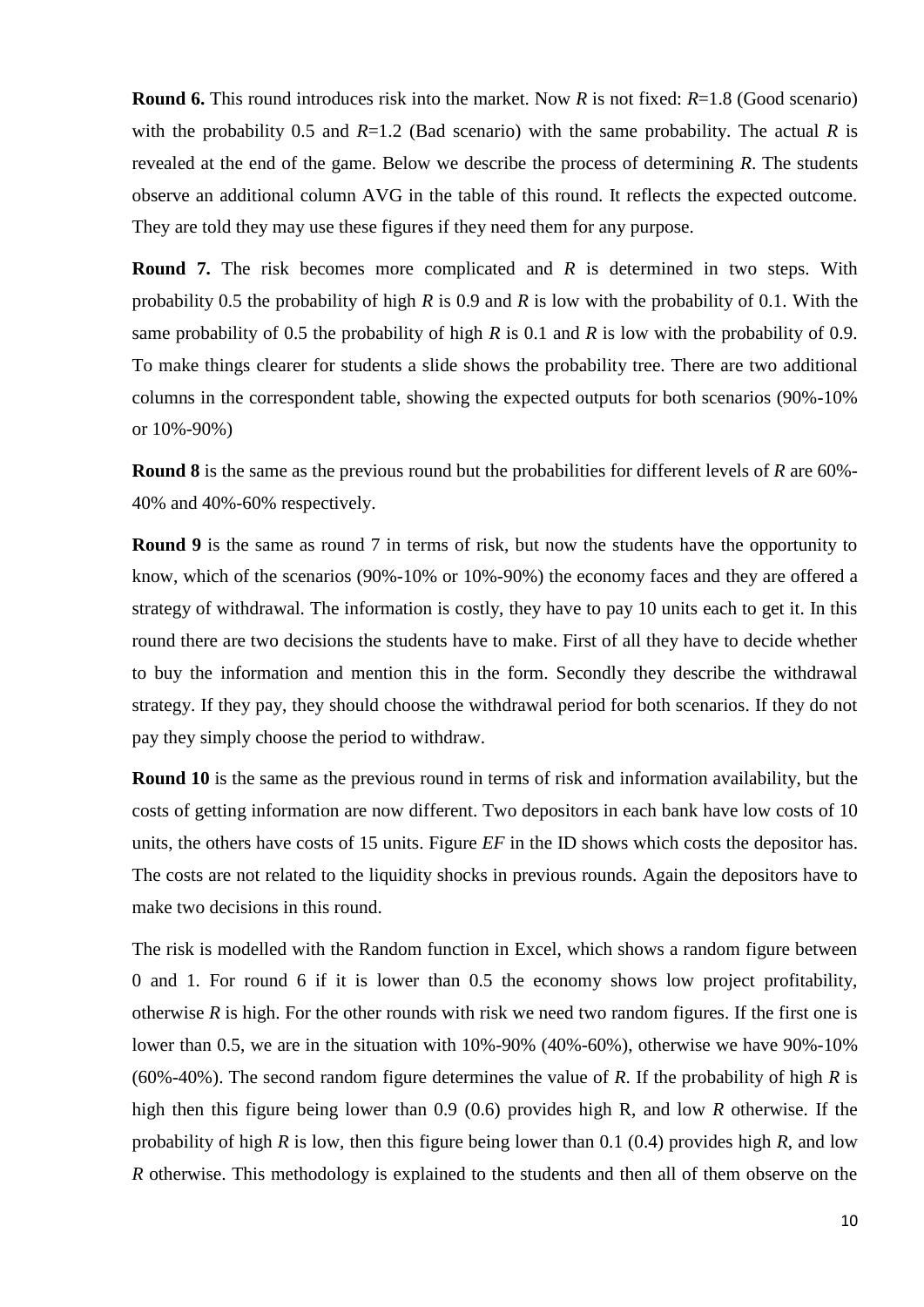screen the outcomes the Excel provides, and the results are fixed. [Figure 2](#page-10-0) shows an example of what the students see.

|                    | Random         | P(Success)       |               |
|--------------------|----------------|------------------|---------------|
| Round 6            |                |                  |               |
|                    | 0.40435491     | 50               | $R = 1.2$     |
| Round <sub>7</sub> |                |                  |               |
|                    | $0.66342025 -$ | $\rightarrow$ 90 | $R90 = 1.8$   |
|                    | 0.58464364     |                  | $R10 = 1.2$   |
| Round 8            |                |                  |               |
|                    | $0.67558585$ — | $\rightarrow$ 60 | $R60 = 1.8$   |
|                    | 0.11849593     |                  | $R40=$<br>1.8 |
| Round 9            |                |                  |               |
|                    | $0.30559167$ – | $\rightarrow$ 10 | $R90 = 1.8$   |
|                    | 0.45048801     |                  | $R10 = 1.2$   |
| Round 10           |                |                  |               |
|                    | 0.81412481     | $\rightarrow$ 90 | $R90=$<br>1.8 |
|                    | 0.01508157     |                  | $R10=$<br>1.8 |

<span id="page-10-0"></span>**Figure 2. A snap-shot of** *R* **determination in rounds with risk**

The total gain for a student in this game is her average rate of return for all 10 rounds<sup>5</sup>. To get the results after the last round the forms are collected and all the decisions are aggregated to check how many depositors withdrew early from each bank and each round and what return the depositors get.

## **Methodology and Data**

**.** 

The Diamond-Dybvig game means that the optimal choice for every depositor is to wait until the end of the game no matter what the economy shows. The only case when withdrawing early provides higher return is round 3 for a small bank. Two depositors are forced to withdraw so the third one gains more if she withdraws early and receives 80 units instead of 75 units. We call the depositor's withdrawal an *on-time* one if she withdraws in the second period for any case except round 3 and a small bank, and if she withdraws early in this particular case. Those who face a liquidity shock are not considered in terms of correctness of their choice as they are forced to withdraw and do not make their own decision.

<sup>&</sup>lt;sup>5</sup> The exception is 2017 wave where students played only 5 rounds from this framework, the others were modified.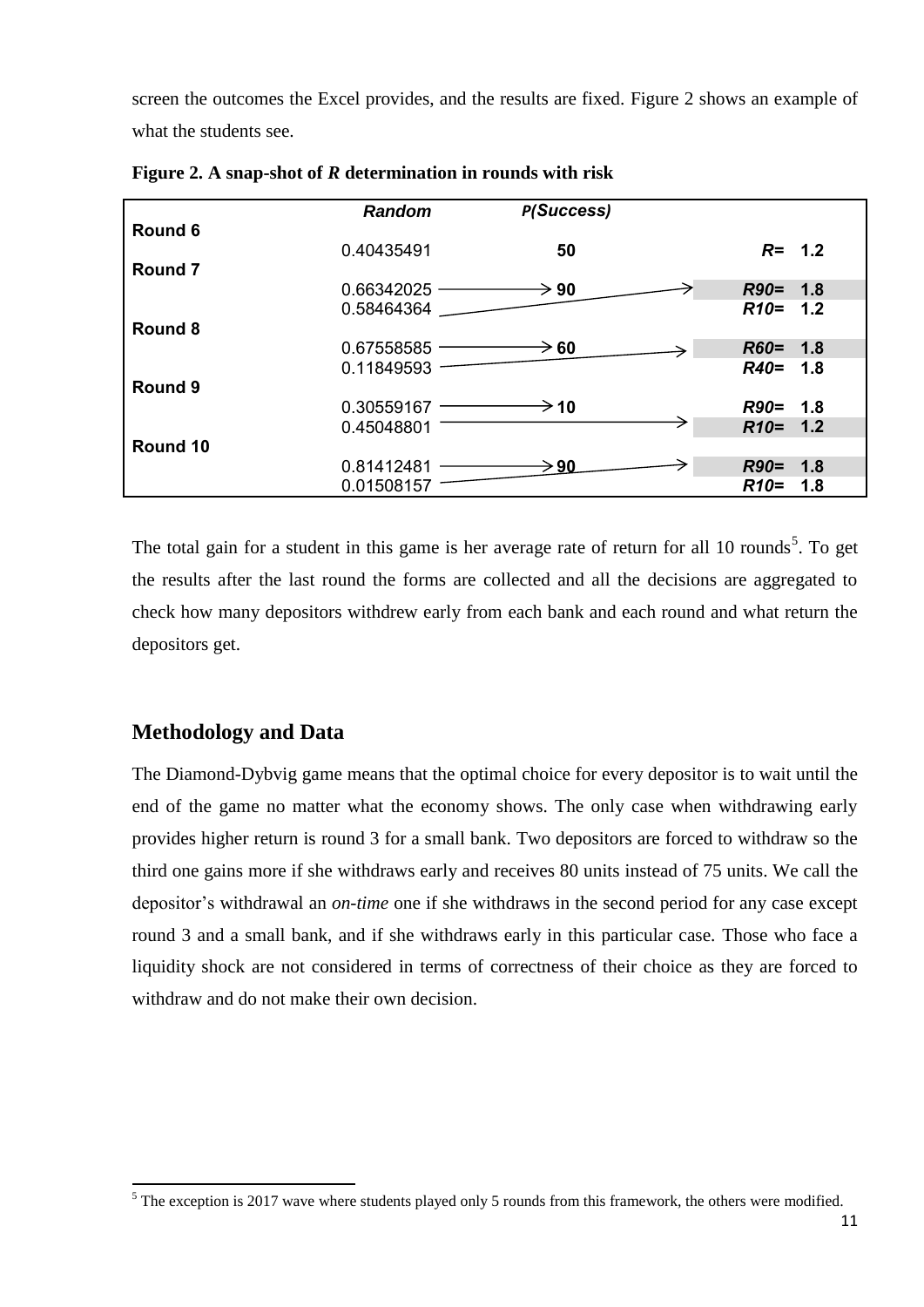

<span id="page-11-0"></span>**Figure 3. Share of on-time withdrawals by round**

The average share of withdrawals not on time, in our sample is 30% (see [Figure 3\)](#page-11-0). Half of the depositors withdraw early in the case of two liquidity shocks among the bank clients and when the second period returns become lower decreasing from 1.5 to 1.2, still ensuring positive net gain for the waiting strategy, though. Surprisingly the introduction of basic risk makes the depositors the most patient: only 12% of them withdraw earlier. The first, basic round is also characterized by rare withdrawals with 82% of the students waiting until the end of the round.

In [this study we are interested in the determinants of the probability of withdrawing on time in](#page-12-0)  [the chosen set-up and its gains. We start by asking whether this strategy increases the average](#page-12-0)  [gain in the game. The average gain determines the bonus a student receives as an add-on to her](#page-12-0)  [total accumulative grade for the course.](#page-12-0)

**[Figure 4](#page-12-0)** shows that there are no extreme differences in the withdrawal rates between male and female depositors or among students of different years of study. However males withdraw on time slightly more frequently than females with the only exception of the 3rd year bachelor students, where females withdraw early only in 14% of observations (males 33%). This year is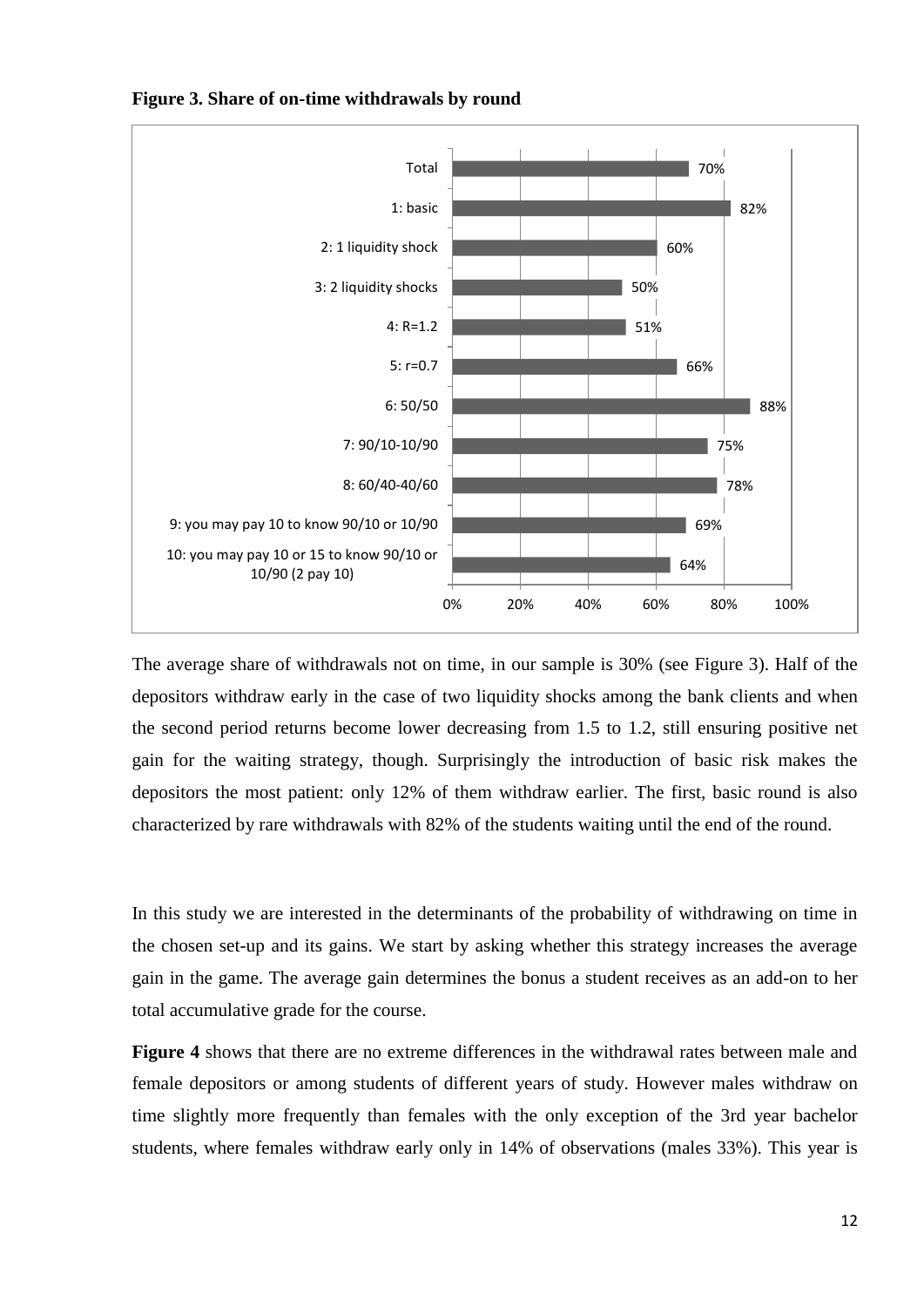<span id="page-12-0"></span>also specific in terms of the overall proportion of correct choices by the depositors: it is comparatively high amounting up to 79%.

In this study we are interested in the determinants of the probability of withdrawing on time in the chosen set-up and its gains. We start by asking whether this strategy increases the average gain in the game. The average gain determines the bonus a student receives as an add-on to her total accumulative grade for the course.





To shed some light on this relationship we estimate the following regression using OLS with robust standard errors:<br> *Average* Re*turn*<sub>i</sub> =  $\alpha + \beta_1$ Ontime<sub>i,r</sub> +  $\beta_2$ OntimeOther<sub>i,r</sub> + robust standard errors:

robust standard errors:  
\n
$$
Average Return_i = \alpha + \beta_1 Online_{i,r} + \beta_2OnlineOther_{i,r} +\n+ \beta_3Generator_i + \beta_4Economy_r + \beta_5BankSize_b + \beta_6StudyYear_i + \beta_7Season + \beta_8SPb_i + \varepsilon_i
$$

In this equation *AverageReturn<sup>i</sup>* is student *i*'s average gain in a 10-round game. The average return for the whole sample is more than 16.6% and more than 17% if we consider Moscow games only (see [Table 2\)](#page-16-0).

*Ontime*<sub>ir</sub> is a binary variable equal to 1 if the student's decision was to withdraw on time in round *r*, and 0 otherwise. The gain of a particular student depends on her choice and on the withdrawal choices of all the others in her bank. We introduce *OntimeOtheri,r* measuring the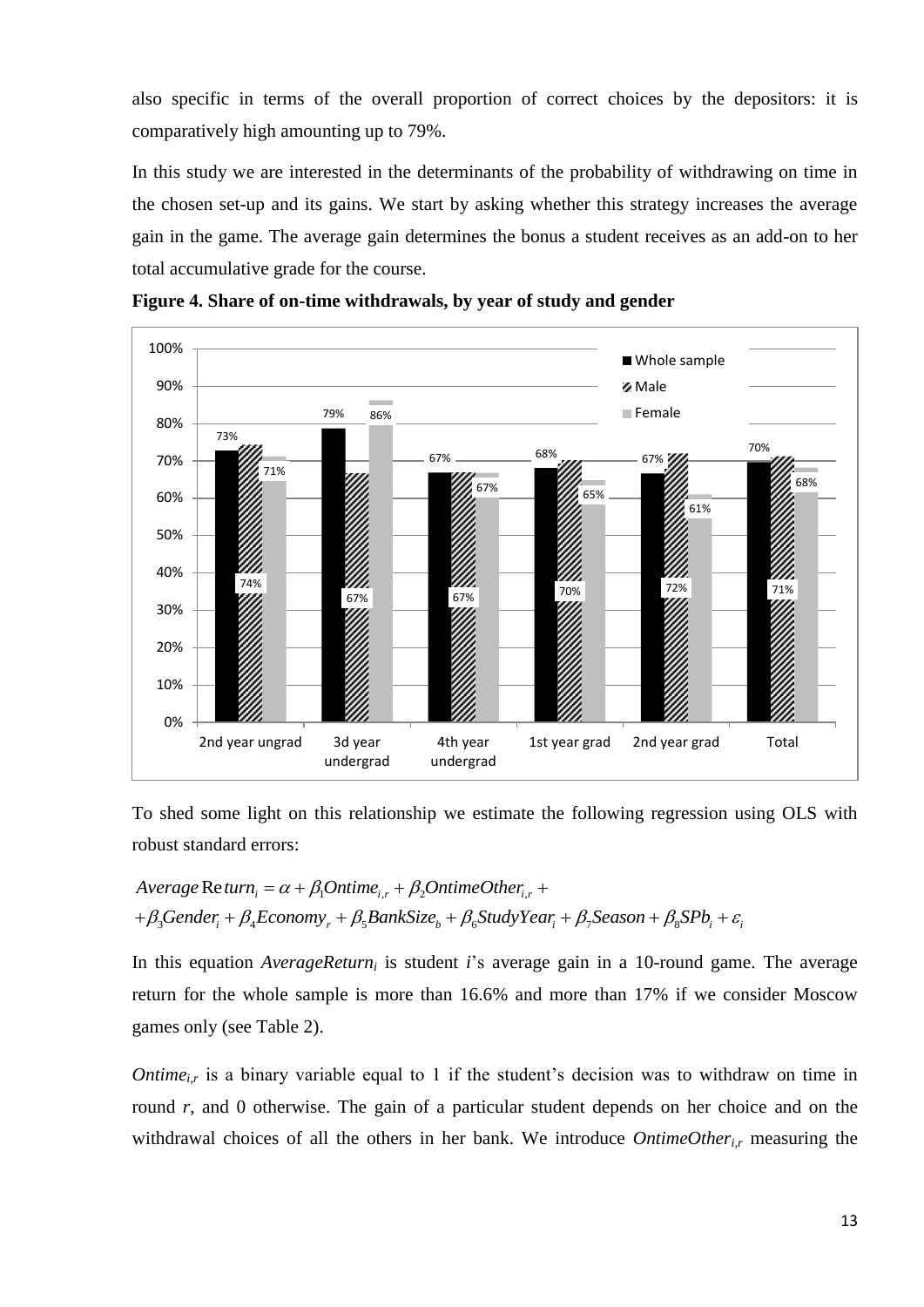average correctness of the other depositors of student *i*'s bank in round *r*. The average is measured only for students without liquidity shocks.

To check our results for robustness we replace the round-based withdrawal variable with the average one, calculated for the whole game. We introduce it as the share of rounds where a depositor withdrew on time. The same calculations are performed for the other depositors in the bank.

We also introduce the characteristics of the student, her bank and the state of the economy in the round. We control for the student's

- gender, introducing *Gender<sub>i</sub>*, 1 for males and 0 for females;
- campus, introducing  $SPb_i$ , 1 for games conducted at EUSPb;
- year of studies, introducing *StudyYear<sub>i</sub>* varying from 2 for 2<sup>nd</sup> year undergraduate students to 6 for the  $2<sup>nd</sup>$  year graduate students.

We include *BankSize<sub>b</sub>* measuring the size of the bank from 3 for small banks with 3 depositors to 5 for banks with 5 depositors. A bit less than half the depositors in our sample are in large banks, others are equally distributed between small and medium banks (see [Table 2\)](#page-16-0).

We control for the economic conditions in round *r* introducing *Economyr*, which is equal to 0 for the rounds with no risk, 1 for the rounds where economy was good, providing high second period returns, and (-1) for the rounds where economy was bad. In our experiment series the bad outcomes appeared a bit more frequently than the good ones (see [Table 2\)](#page-16-0).

Finally we control for the season when the experiment took place, introducing *Season*. Half of the games were played in the first semester (mostly in autumn), for these games this variable is 1 and 0 otherwise, these games were played in the second semester (mostly in spring).

Our main hypothesis at this stage is that withdrawing on time is profitable: the students withdrawing correctly (and doing that more frequently) gain more and earn a higher average return.

Our next step is to find out whether being smart makes students withdraw on time. We estimate probit models for the probability of on-time withdrawals. First of all we use a model which includes only the characteristics mentioned above: includes only the characteristics mentioned above:<br>  $\text{Prob}(Online_{i,r} = 1) = \mu_2 Round_r + \mu_3Gender_i + \mu_4Economy_r + \mu_5BankSize_b$ acteristics mentioned above:<br> $\mu_2 Round_r + \mu_3Sender_i + \mu_4Economy_r + \mu_5BankSize_b$ e characteristics mentioned above:<br>= 1) =  $\mu_2$ Round<sub>r</sub> +  $\mu_3$ Gender<sub>i</sub> +  $\mu_4$ Economy<sub>r</sub> +  $\mu_5$ BankSize<sub>b</sub> +

 $\omega_b(Ontime_{i,r}=1)=\mu_2 Round_r+\mu_3Ge_i$ <br> $\omega_6StudyYear_i+\mu_7Season+\mu_8SPb_i+\varepsilon_i$ *StudyYear*<sub>*i*</sub> +  $\mu$ <sub>7</sub>*Season* +  $\mu$ <sub>8</sub>*SPb*<sub>*StudyYear*<sub>*i*</sub> +  $\mu$ <sub>7</sub>*Season* +  $\mu$ <sub>8</sub>*SPb*</sub> r ob(Ontime<sub>i,r</sub> = 1) =  $\mu_2$ Round<sub>r</sub> +  $\mu_3$ Gender<sub>i</sub> +  $\mu_4$ E<sub>6</sub><br> $\mu_6$ StudyYear<sub>i</sub> +  $\mu_7$ Season +  $\mu_8$ SPb<sub>i</sub> +  $\varepsilon$ <sub>i</sub> Prob(Ontime<sub>i,r</sub> = 1) =  $\mu_2$ Round<sub>r</sub> +  $\mu_3$ Gender<sub>i</sub> +  $\mu_4$ <br>+ $\mu_6$ StudyYear<sub>i</sub> +  $\mu_7$ Season +  $\mu_8$ SPb<sub>i</sub> +  $\varepsilon$ <sub>i</sub>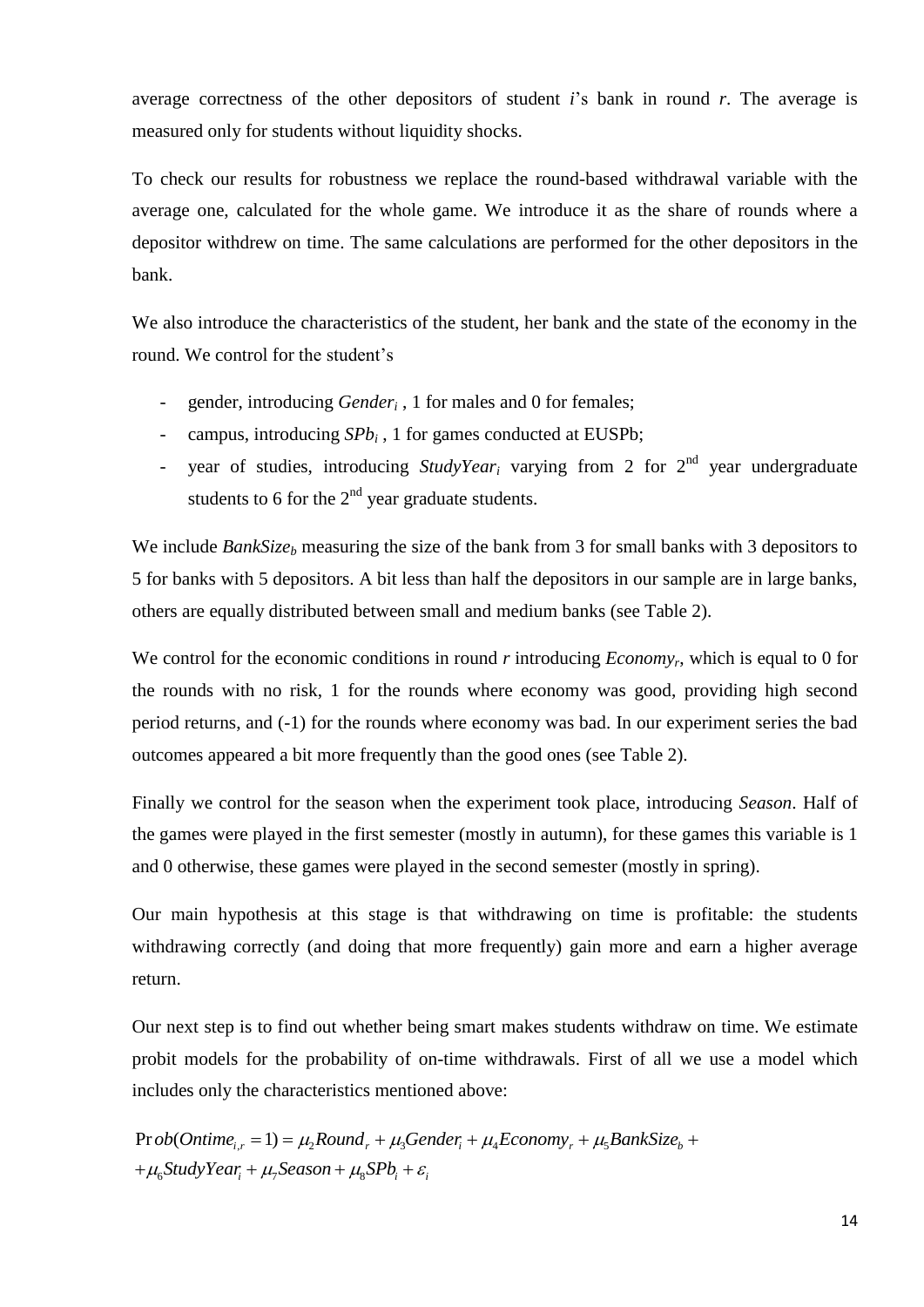Then we introduce the measures of student academic achievement into the basic model:

 $\mu_{\mu\nu}(t) = \mu_{\mu} Grade_i + \mu_{\mu} Round_r + \mu_{\mu} Gender_i + \mu_{\mu} Economy_r + \mu_{\mu} Econom$ ob(Ontime<sub>i,r</sub> = 1)<br><sub>'6</sub>StudyYear<sub>i</sub> + μ<sub>7</sub> Then we introduce the measures of student academic achievement into the basic mod<br>Pr  $ob(Online_{i,r} = 1) = \mu_1 Grade_i + \mu_2 Round_r + \mu_3 gender_i + \mu_4 Economy_r + \mu_5 BankSize_b$  $\mu_{i,r} = 1$ ) =  $\mu_1$ Grade<br> $\tau_i$  +  $\mu_7$ Season +  $\varepsilon_i$ *ob* (*Ontime<sub>i,r</sub>* = 1) =  $\mu_1$ *Grade<sub>i</sub>* +  $\mu_2$ *Round<sub>r</sub>* +  $\mu_3$ *Gender<sub>i</sub>* +  $\mu_4$ *Economy<sub>r</sub>* +  $\mu_5$ *BankSize StudyYear*<sub>*i*</sub> +  $\mu$ <sub>7</sub>*Season* Study*Year*<sub>*i*</sub> +  $\mu$ <sub>7</sub>*Season* measures of student academic achievement into the basic model:<br> $\mu_1 Grade_i + \mu_2 Round_r + \mu_3 Gender_i + \mu_4Economy_r + \mu_5BankSize_b +$ hen we introduce the measures of student a<br>  $\text{r ob}(Online_{i,r} = 1) = \mu_1 Grade_i + \mu_2 Round_r$ <br>  $\mu_6 StudyYear_i + \mu_7 season + \varepsilon_i$ ace the measures of student academic achievement into the basic model:<br>= 1) =  $\mu_1 Grade_i + \mu_2 Round_r + \mu_3 gender_i + \mu_4Economy_r + \mu_5BankSize_b +$ Then we introduce the measures of studen<br>Prob(Ontime<sub>i,r</sub> = 1) =  $\mu_1$ Grade<sub>i</sub> +  $\mu_2$ Rouna<br>+  $\mu_6$ StudyYear<sub>i</sub> +  $\mu_7$ Season +  $\varepsilon$ <sub>i</sub>

In this model *Grade<sup>i</sup>* stands for the student's average grade for the semester before the one the experiment is organized in. We use the publicly available student ratings, where the average grades are calculated. The data for student grades are available only for the Moscow students, so we have to limit our sample to the games conducted at HSE. The grades at HSE vary from 1 to 10. On average the students in our sample are quite smart, as the average grade exceeds 7 (see [Table 2\)](#page-16-0), with minimum being a bit higher than 4 (grades lower than 4 mean that a student failed the course).

To control for the robustness of our results we estimate the model, measuring the academic achievements with the average grade for the previous year. This reduces the sample a little bit, as some  $1<sup>st</sup>$  year graduate students came from other universities and therefore have no available grades for the previous year. The average grade is very close to the previous one and is less dispersed.

We also study the influence of student grades on the share of correct decisions among all the decisions. We estimate with OLS the following regressions again starting with the basic one and then extending it introducing the grades:

```
then extending it introducing the grades:<br>
Ontime \_{av_{i,r}} = \mu_{3} \text{Gender}_{i} + \mu_{4} \text{Economy}_{r} + \mu_{5} \text{BankSize}_{b}\mu_6StudyYear<sub>i</sub> + \mu_7Season + \mu_8SPb<sub>i</sub> + \varepsilon_iime _av<sub>i,r</sub> = µ<sub>3</sub>Gender<sub>i</sub> + µ<sub>4</sub>Ecoi<br>StudyYear<sub>i</sub> + µ<sub>7</sub>Season + µ<sub>8</sub>SPb
                                            t introducing the grades:<br>\mu_3Gender_i + \mu_4Economy_r + \mu_5BankSizentime _av<sub>i,r</sub> = \mu_3Gender<sub>i</sub> + \mu_4Economy<sub>r</sub> + \mu_5Be<br>\mu_6StudyYear<sub>i</sub> + \mu_7Season + \mu_8SPb<sub>i</sub> + \varepsilon<sub>i</sub>
                                      g it introducing the grades:<br>= \mu_3Gender_i + \mu_4Econom_y + \mu_5BankSize_b +Ontime _av<sub>i,r</sub> = \mu_3Gender_i + \mu_4Economy_r + \mu_5<br>+\mu_6StudyYear_i + \mu_7Season + \mu_8SPb_i + \varepsilon_i
```
 $+\mu_{6}$ StudyYear<sub>i</sub> +  $\mu_{7}$ Season +  $\mu_{8}S Pb_{i} + \varepsilon_{i}$ <br>Ontime \_av<sub>i,r</sub> =  $\mu_{1}Grade_{i} + \mu_{3}Gender_{i} + \mu_{4}Economy_{r} + \mu_{5}BankSize_{b}$  $\mu m e \_a v_{i,r} = \mu_1$ Graa $e_i + \mu_3$ <br><sub>6</sub>StudyYear<sub>i</sub> +  $\mu_7$ Season +  $\varepsilon_i$ ime \_av<sub>i,r</sub> = µ<sub>1</sub>Grade<sub>i</sub> +<br>StudyYear<sub>i</sub> + µ<sub>7</sub>Season -  $\mu_{\gamma}$ Season +  $\mu_{8}S Pb_{i} + \varepsilon_{i}$ <br> $\mu_{1}Grade_{i} + \mu_{3} Generate_{i} + \mu_{4} Economy_{r} + \mu_{5} Banksize_{t}$ ntime \_av<sub>i,r</sub> =  $\mu_1$ Grade<sub>i</sub> +  $\mu_3$ Gender<sub>i</sub> +  $\mu$ <br> $\mu_6$ StudyYear<sub>i</sub> +  $\mu_7$ Season +  $\varepsilon$ <sub>i</sub> : +  $\mu$ <sub>7</sub>Season +  $\mu$ <sub>8</sub>SPb<sub>i</sub> +  $\varepsilon$ <sub>i</sub><br>=  $\mu$ <sub>1</sub>Grade<sub>i</sub> +  $\mu$ <sub>3</sub>Gender<sub>i</sub> +  $\mu$ <sub>4</sub>Economy<sub>r</sub> +  $\mu$ <sub>5</sub>BankSize<sub>b</sub> + Ontime \_av<sub>i.r</sub> =  $\mu_1$ Grade<sub>i</sub> +  $\mu_3$ Gender<sub>i</sub> +<br>+ $\mu_6$ StudyYear<sub>i</sub> +  $\mu_7$ Season +  $\varepsilon$ <sub>i</sub>

Our main hypothesis at this stage is that smarter students should withdraw on time more frequently as they understand that these withdrawals ensure higher returns in the chosen set-up.

#### **Results**

We start with discussing the gains withdrawing on time can provide for depositors. [Table 3](#page-17-0) shows the results of the first step estimations. Each pair of columns demonstrate the results for the full sample and for Moscow sample only, therefore the binary variable for EUSPb is excluded from the second column in each pair. We estimate the regressions only for the observations giving the option to choose the withdrawal time. This means we exclude those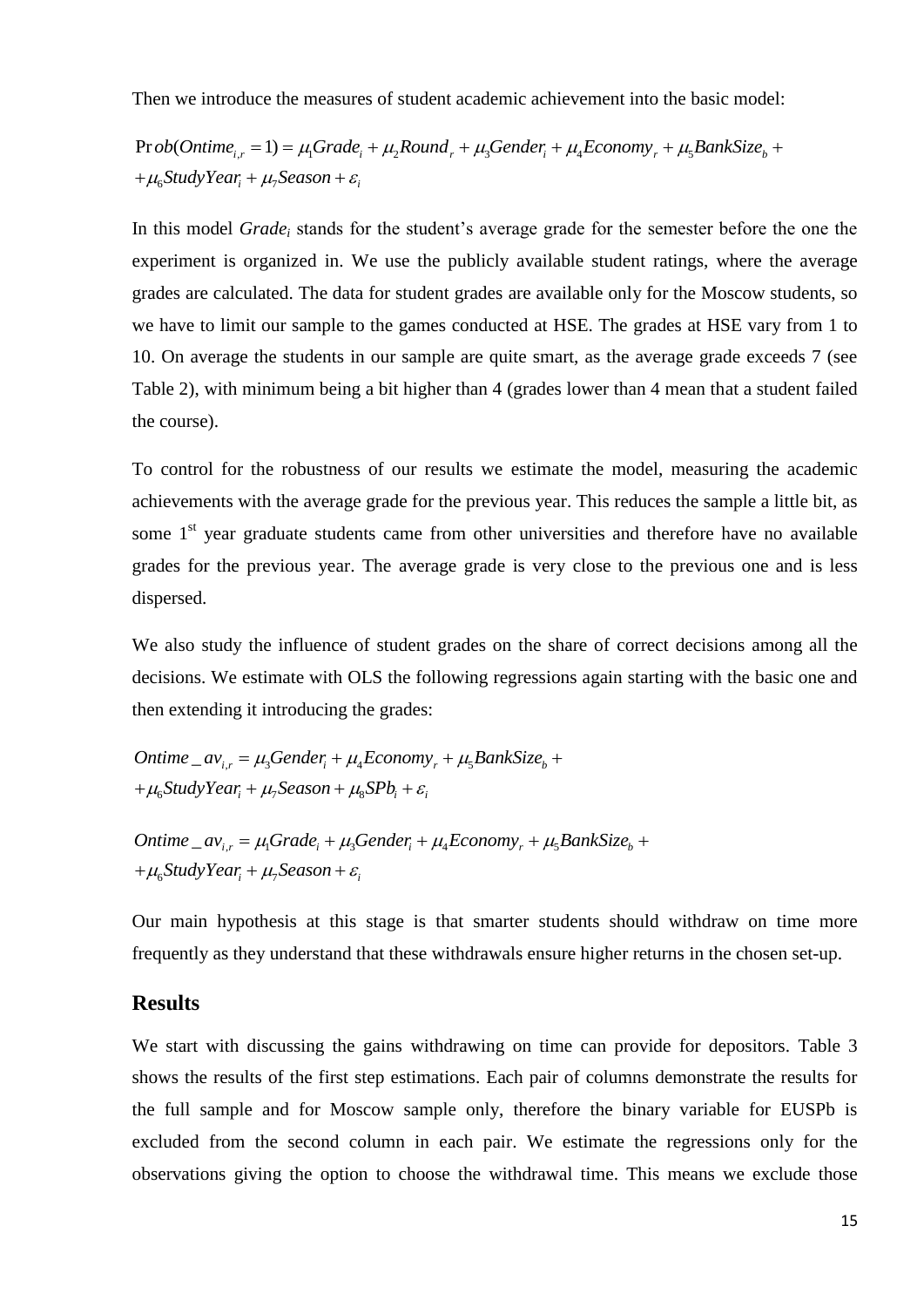observations with liquidity shocks (columns I, II, V and VI). To check the robustness we do the same estimations for the sample without the whole rounds with liquidity shocks (columns II, IV, VII and VIII). The first four columns show the results for the per-round choice of the depositor herself and the rest of the depositors in the same bank, second part of the table includes the results for the average per-game proportion of the on-time withdrawals of the participant and the same for other depositors.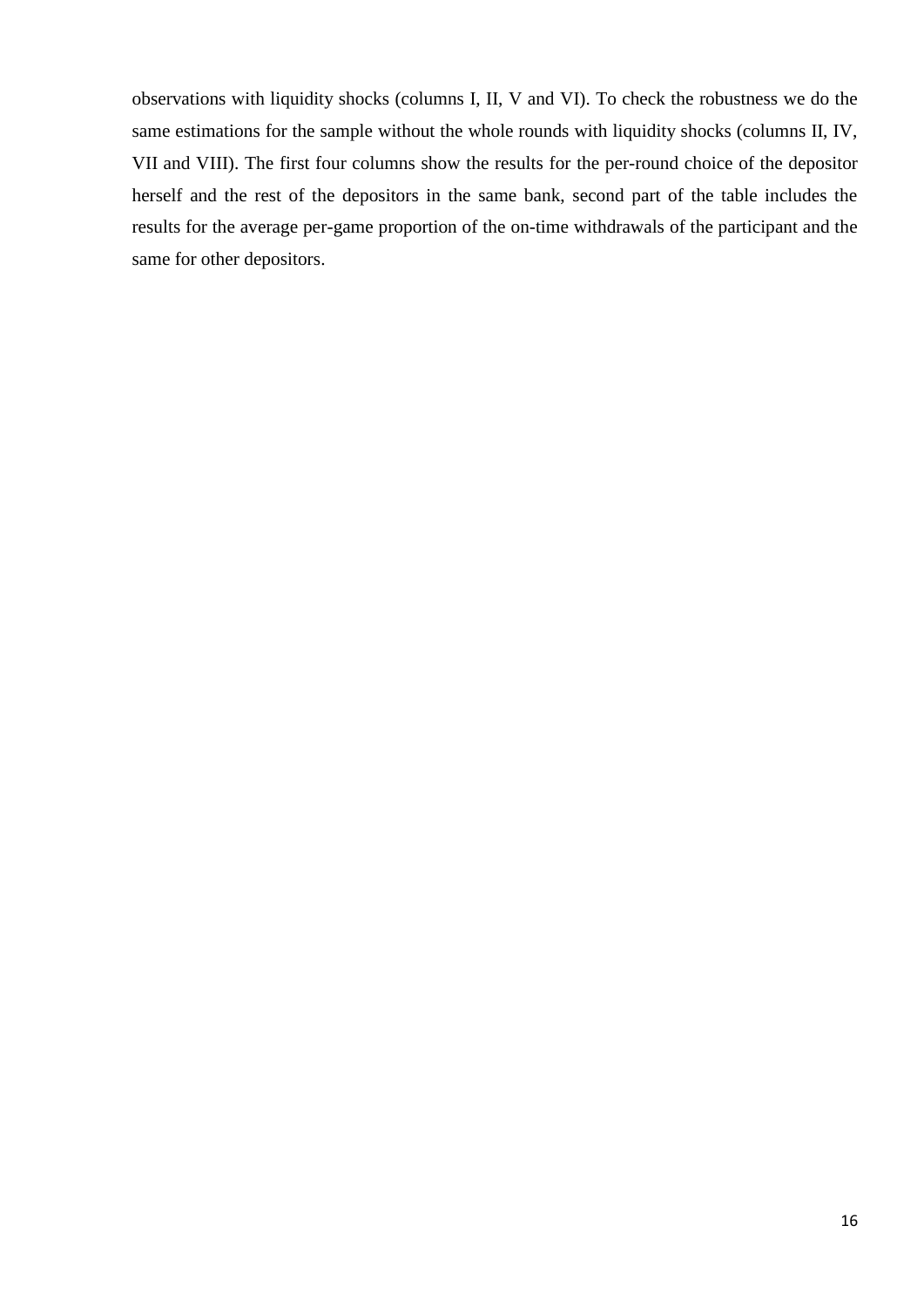## **Table 2. Descriptive statistics**

<span id="page-16-0"></span>

| Variable                                               | Obs           | Mean      | Std. Dev. | Min            | <b>Max</b> | Obs          | Mean      | Std. Dev. | Min            | <b>Max</b> |
|--------------------------------------------------------|---------------|-----------|-----------|----------------|------------|--------------|-----------|-----------|----------------|------------|
|                                                        | Moscow sample |           |           |                |            | Whole sample |           |           |                |            |
| Ontime                                                 | 1046          | 0.7113    | 0.4534    | $\overline{0}$ |            | 1150         | 0.6965    | 0.4600    | $\overline{0}$ |            |
| Grade_s (last semester)                                | 1040          | 7.0518    | 1.2089    | 4.2000         | 9.6000     |              |           |           |                |            |
| Grade_y (last year)                                    | 960           | 7.2044    | 0.9870    | 5.2857         | 9.3125     |              |           |           |                |            |
| Average return                                         | 1130          | 1.1722    | 0.1163    | 0.9179         | 1.4500     | 1240         | 1.1664    | 0.1182    | 0.9064         | 1.4500     |
| Bank size                                              | 1130          | 4.2124    | 0.8199    | 3              | 5          | 1240         | 4.1855    | 0.8415    | 3              | 5          |
| Bank of 3 depositors                                   | 1131          | 0.2522    |           |                |            | 1241         | 0.2782    |           |                |            |
| Bank of 4 depositors                                   | 1132          | 0.2832    |           |                |            | 1242         | 0.2581    |           |                |            |
| Bank of 5 depositors                                   | 1133          | 0.4646    |           |                |            | 1243         | 0.4637    |           |                |            |
| Gender (1 - male; 0 - female)                          | 1130          | 0.4735    | 0.4995    | $\overline{0}$ |            | 1240         | 0.4798    | 0.4998    | $\overline{0}$ |            |
| 2nd year undergrad                                     | 1130          | 0.4071    |           |                |            | 1240         | 0.3710    |           |                |            |
| 3d year undergrad                                      | 1130          | 0.0442    |           |                |            | 1240         | 0.0403    |           |                |            |
| 4th year undergrad                                     | 1130          | 0.3274    |           |                |            | 1240         | 0.2984    |           |                |            |
| 1st year grad                                          | 1130          | 0.1327    |           |                |            | 1240         | 0.1210    |           |                |            |
| 2nd year grad                                          | 1130          | 0.0885    |           |                |            | 1240         | 0.1694    |           |                |            |
| Season (1 - Autumn. 0 - Spring)                        | 1130          | 0.4602    | 0.4986    | $\mathbf{0}$   |            | 1240         | 0.5081    | 0.5001    | $\overline{0}$ |            |
| State of the economy (-1 - bad. 0 - no risk. 1 - good) | 1130          | $-0.0743$ | 0.6746    | $-1$           |            | 1240         | $-0.0750$ | 0.6771    | $-1$           |            |
| Bad                                                    | 1130          | 0.2673    |           |                |            | 1240         | 0.3020    |           |                |            |
| No risk                                                | 1130          | 0.5398    |           |                |            | 1240         | 0.5072    |           |                |            |
| Good                                                   | 1130          | 0.1929    |           |                |            | 1240         | 0.1908    |           |                |            |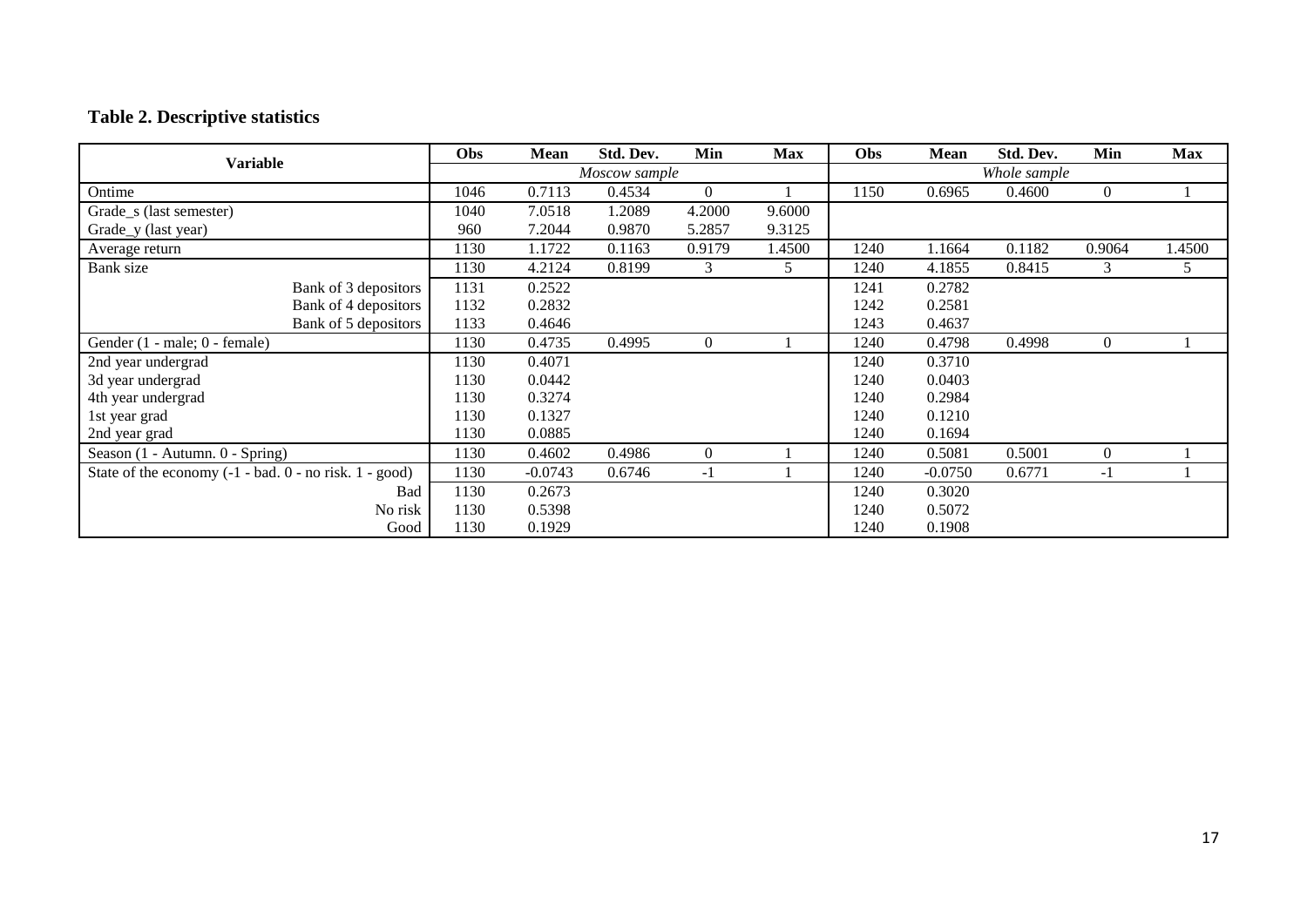### **Table 3. On-time withdrawals and average gains**

| Variables                                       |               | no depositors with liquidity shock |               | no rounds with liquidity shock |                | no depositors with liquidity shock |               | no rounds with liquidity shock |
|-------------------------------------------------|---------------|------------------------------------|---------------|--------------------------------|----------------|------------------------------------|---------------|--------------------------------|
|                                                 |               |                                    | III           | IV                             | V              | VI                                 | <b>VII</b>    | <b>VIII</b>                    |
| Ontime                                          | $0.02813***$  | $0.02867***$                       | $0.02933***$  | $0.02867***$                   |                |                                    |               |                                |
|                                                 | (0.00636)     | (0.00658)                          | (0.00642)     | (0.00658)                      |                |                                    |               |                                |
| Ontime_bank <sub>-i</sub>                       | 0.07886***    | $0.07206***$                       | $0.07871***$  | 0.07206***                     |                |                                    |               |                                |
|                                                 | (0.01094)     | (0.01115)                          | (0.01103)     | (0.01115)                      |                |                                    |               |                                |
| Ontime_av                                       |               |                                    |               |                                | $0.13236***$   | 0.12959***                         | $0.13113***$  | $0.12623***$                   |
|                                                 |               |                                    |               |                                | (0.01194)      | (0.01249)                          | (0.01246)     | (0.01294)                      |
| Ontime_av_bank <sub>-i</sub>                    |               |                                    |               |                                | $0.31463***$   | 0.25075***                         | 0.31675***    | $0.25722***$                   |
|                                                 |               |                                    |               |                                | (0.02483)      | (0.02363)                          | (0.02591)     | (0.02489)                      |
| Gender (1 - male, 0 - female)                   | $0.02623***$  | $0.02675***$                       | $0.02626***$  | $0.02675***$                   | $0.01757***$   | $0.02128***$                       | $0.01741***$  | $0.02101***$                   |
|                                                 | (0.00527)     | (0.00542)                          | (0.00529)     | (0.00542)                      | (0.00487)      | (0.00500)                          | (0.00511)     | (0.00525)                      |
| Economy with no risk (compared to Bad)          | 0.00380       | 0.00381                            | 0.00301       | 0.00381                        | 0.00783        | 0.00787                            | 0.00915       | 0.00968                        |
|                                                 | (0.00609)     | (0.00625)                          | (0.00614)     | (0.00625)                      | (0.00542)      | (0.00573)                          | (0.00575)     | (0.00605)                      |
| Economy is Good (compared to Bad)               | $-0.01454*$   | $-0.01062$                         | $-0.01471*$   | $-0.01062$                     | 0.00631        | 0.00788                            | 0.00689       | 0.00865                        |
|                                                 | (0.00773)     | (0.00765)                          | (0.00772)     | (0.00765)                      | (0.00703)      | (0.00730)                          | (0.00707)     | (0.00735)                      |
| Bank of 4 depositors (compared to 3)            | $0.04081***$  | $0.03604***$                       | 0.04019***    | $0.03604***$                   | 0.05784***     | 0.04919***                         | 0.05756***    | 0.04929***                     |
|                                                 | (0.00773)     | (0.00772)                          | (0.00771)     | (0.00772)                      | (0.00729)      | (0.00724)                          | (0.00760)     | (0.00757)                      |
| Bank of 5 depositors (compared to 3)            | $-0.04589***$ | $-0.05623***$                      | $-0.04716***$ | $-0.05623***$                  | 0.00635        | $-0.01527*$                        | 0.00590       | $-0.01462*$                    |
|                                                 | (0.00786)     | (0.00809)                          | (0.00778)     | (0.00809)                      | (0.00766)      | (0.00792)                          | (0.00798)     | (0.00828)                      |
| 3d year undergrad                               | $-0.01306$    | $-0.00957$                         | $-0.01296$    | $-0.00957$                     | $-0.03799$ *** | $-0.02961***$                      | $-0.03807***$ | $-0.02978***$                  |
|                                                 | (0.00930)     | (0.00928)                          | (0.00930)     | (0.00928)                      | (0.00831)      | (0.00830)                          | (0.00876)     | (0.00874)                      |
| 4th year undergrad                              | $-0.10110***$ | $-0.10554***$                      | $-0.10150***$ | $-0.10554***$                  | $-0.07545***$  | $-0.08585***$                      | $-0.07445***$ | $-0.08433***$                  |
|                                                 | (0.00780)     | (0.00781)                          | (0.00778)     | (0.00781)                      | (0.00758)      | (0.00769)                          | (0.00789)     | (0.00801)                      |
| 1st year grad                                   | $-0.14379***$ | $-0.14727$ ***                     | $-0.14416***$ | $-0.14727$ ***                 | $-0.12642***$  | $-0.13481***$                      | $-0.12645***$ | $-0.13431***$                  |
|                                                 | (0.00945)     | (0.00936)                          | (0.00942)     | (0.00936)                      | (0.00783)      | (0.00796)                          | (0.00820)     | (0.00835)                      |
| 2nd year grad                                   | $0.06029***$  | $0.05274***$                       | 0.05934***    | 0.05274***                     | $0.09535***$   | $0.07971***$                       | $0.09400$ *** | $0.07932***$                   |
|                                                 | (0.01054)     | (0.01050)                          | (0.01050)     | (0.01050)                      | (0.01155)      | (0.01118)                          | (0.01210)     | (0.01174)                      |
| Season $(1 - \text{Autumn}, 0 - \text{Spring})$ | $-0.09752***$ | $-0.09537***$                      | $-0.09749***$ | $-0.09537***$                  | $-0.11510***$  | $-0.10976$ ***                     | $-0.11420***$ | $-0.10892***$                  |
|                                                 | (0.00728)     | (0.00728)                          | (0.00728)     | (0.00728)                      | (0.00683)      | (0.00675)                          | (0.00710)     | (0.00703)                      |
| SPb                                             | $-0.08927***$ |                                    | $-0.09221***$ |                                | $-0.05684***$  |                                    | $-0.05690***$ |                                |
|                                                 | (0.01409)     |                                    | (0.01462)     |                                | (0.01260)      |                                    | (0.01346)     |                                |
| Constant                                        | 1.18551***    | 1.19649***                         | 1.18611***    | 1.19649***                     | $0.90896***$   | $0.96973***$                       | 0.90797***    | $0.96610***$                   |
|                                                 | (0.01355)     | (0.01388)                          | (0.01350)     | (0.01388)                      | (0.02545)      | (0.02617)                          | (0.02654)     | (0.02740)                      |
| Observations                                    | 1,002         | 904                                | 992           | 904                            | 1,092          | 988                                | 992           | 904                            |
| R-squared                                       | 0.504         | 0.528                              | 0.504         | 0.528                          | 0.573          | 0.568                              | 0.572         | 0.566                          |

<span id="page-17-0"></span>*Robust standard errors in parentheses, \*\*\* p<0.01, \*\* p<0.05, \* p<0.1*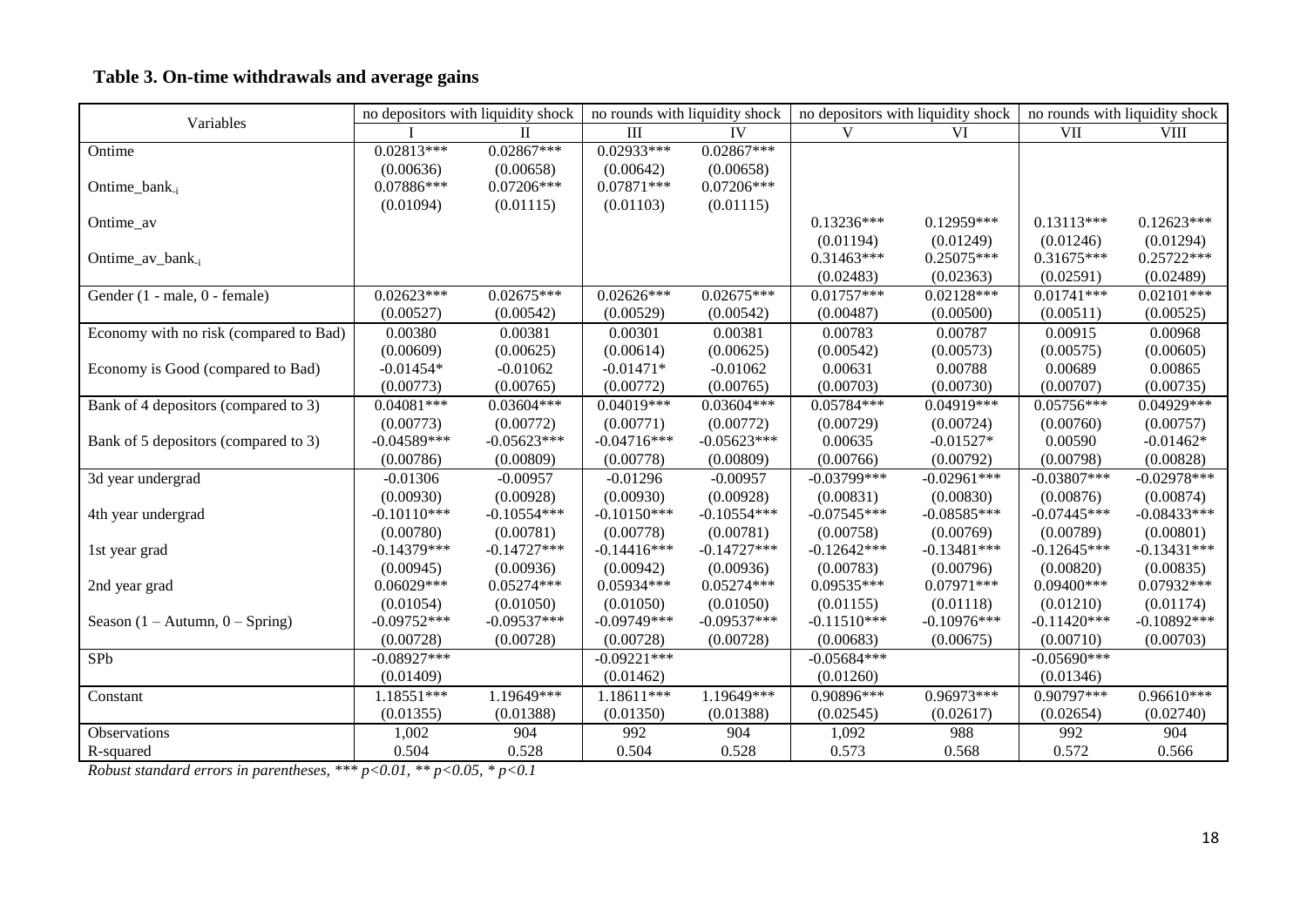All the specifications provide evidence of a strong and positive relationship between withdrawing on time and average returns of the depositor investments. Choosing this strategy in a single round adds on average from 1.3 to 2.8 p.p. to the game result (depending on the model specification). Given that the average gain the depositor receives is 16-17% these effects are statistically and economically significant.

Withdrawing on time is good but having counterparties withdrawing on time is even better. Our results show that the correct choice of depositors' unobserved peers is even more important for deposit profitability. The effects of other depositors' average profitability are in all specifications 2-2.5 times higher than individual effects. That means that withdrawing on time in a bank, where others do not do the same is worse in terms of profitability than making an incorrect choice when all the rest make the correct ones.

For the control variables, the results suggest that male depositors earn 2-2.5 p.p. more than females on average. This contradicts (Kiss et al. 2014b) where no statistically significant gender difference was found. The highest are returns in medium banks, while the lowest are in large ones, which ensures that our experiment depicts the realities of the deposit markets, where larger banks usually offer lower interest rates, as do the smallest ones, as they are usually not so exposed to the market, focusing on other types of banking activities, being cooperative banks, captive banks or clearing houses. Second year graduate students demonstrate the best results in terms of profitability; the lowest returns are earned by the first year graduates. The games provide higher returns in the first semester compared to the second one. This effect may come from the fact that second semester experiments are usually organized in late spring, when students are less focused on studies and classes. Finally including the EUSPb students in the sample shows that they earn less compared to those at HSE.

Our answer to the question in the first hypothesis is positive: withdrawing on time makes depositors richer in our experiment, especially if the others withdraw on time as well.

What increases depositor propensity to withdraw on time? Our natural prediction was that higher grades, measuring the degree of student knowledge, intuition and smartness, should have a positive influence. **Ошибка! Неверная ссылка закладки.** demonstrates the results of the second step estimations (average marginal effects are calculated). Columns I and II show the basic model estimation results for the whole sample and for the HSE subsample. The models shown in columns III and IV include the average grades as an explanatory variable. They are available only for HSE students. Column III covers the results for the model with the previous semester average grade, column IV shows the effect for the previous year average grade. [Both](#page-20-0)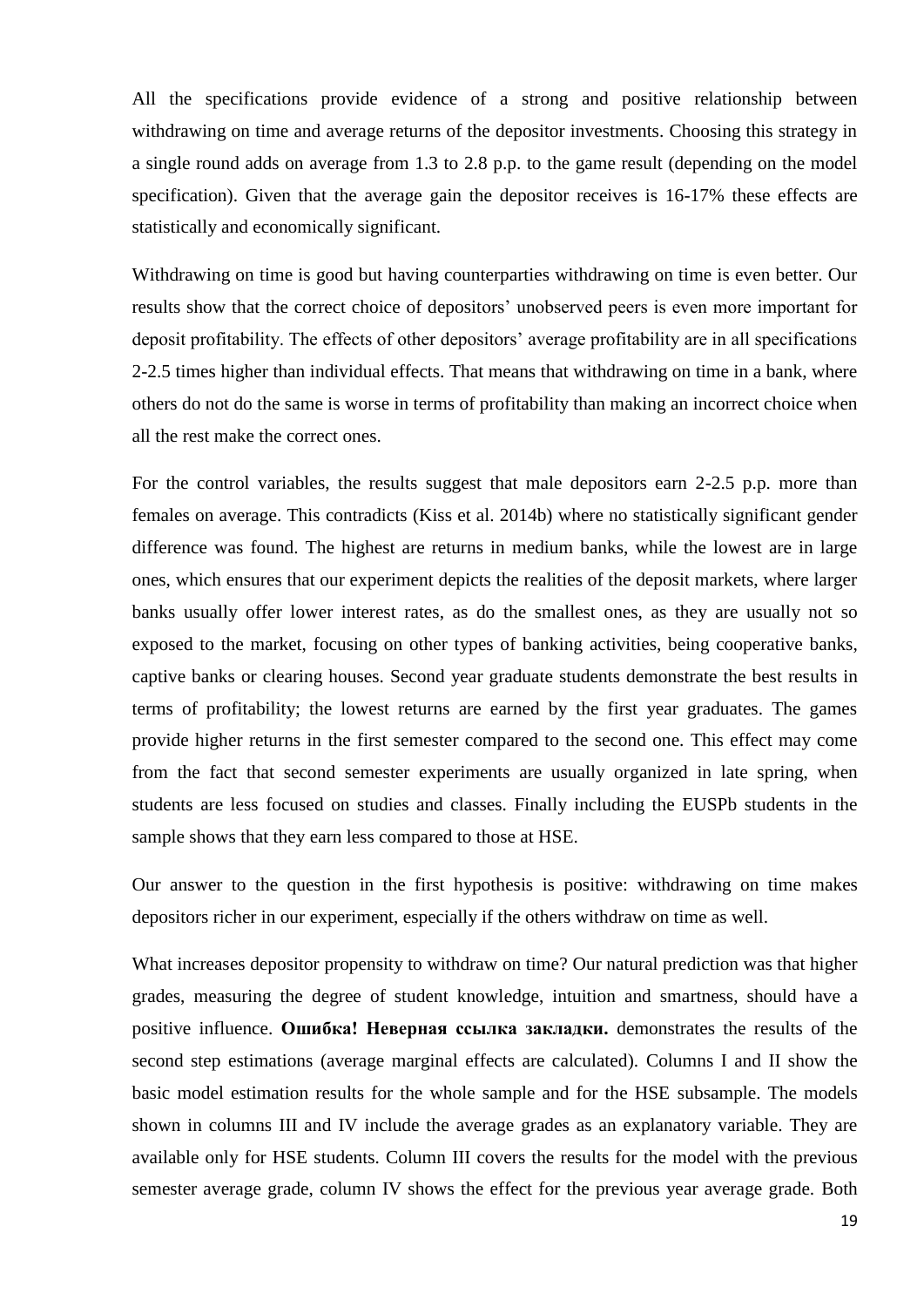measures [of student academic achievements show the same result: each additional grade point](#page-20-0)  [adds 4.4 p.p. to the probability that a student will withdraw on time in the current round. The](#page-20-0)  [same is true for the share of rounds where the depositor makes a correct choice. Each additional](#page-20-0)  [grade point adds almost 9 p.p. to this share. This means that a student whose average grade is 1](#page-20-0)  [grade point higher has one additional round with correct withdrawal in our 10-round-long game.](#page-20-0) 

[As our preliminary observations have already shown, the most stable rounds, in terms of early](#page-20-0)  [withdrawals are the basic one and those with risk, but without any way to reduce](#page-20-0) information [asymmetry by paying for the information. The depositors of medium banks withdraw on time](#page-20-0)  [more frequently, and those in large banks do it with lower probability, however, the latter result](#page-20-0)  [is not stable.](#page-20-0)

[The control variables provide evidence that male depositors withdraw correctly more frequently](#page-20-0)  [than female ones. Spring editions of the game show a lower probability of on-time withdrawals](#page-20-0)  and a [lower share of those withdrawals. Third year undergraduate students and](#page-20-0) second year [graduate ones withdraw correctly with higher probability. The students from EUSPb withdraw](#page-20-0)  [on time less frequently in this experiment.](#page-20-0) 

[Table 5](#page-20-0) shows the results for the proportion of the rounds with on-time withdrawals for the whole game.

|               |                                           | Whole sample   |               | <b>Moscow</b> |               |
|---------------|-------------------------------------------|----------------|---------------|---------------|---------------|
| Variables     |                                           |                | $\mathbf{I}$  | Ш             | IV            |
|               | Grade_y                                   |                |               |               | $0.04423***$  |
|               |                                           |                |               |               | (0.00665)     |
|               | Grade_s                                   |                |               | $0.04427***$  |               |
|               |                                           |                |               | (0.00665)     |               |
|               | 2: 1 liquidity shock                      | $-0.21065***$  | $-0.23256***$ | $-0.14169**$  | $-0.14169**$  |
|               |                                           | (0.05552)      | (0.05751)     | (0.05551)     | (0.05551)     |
|               | 3: 2 liquidity shocks                     | $-0.29502***$  | $-0.30380***$ | $-0.23192***$ | $-0.23192***$ |
|               |                                           | (0.06770)      | (0.07122)     | (0.07501)     | (0.07501)     |
|               | $4: R=1.2$                                | $-0.29148$ *** | $-0.29611***$ | $-0.22297***$ | $-0.22297***$ |
| -basic round) |                                           | (0.05027)      | (0.05249)     | (0.05001)     | (0.05001)     |
|               | 5: $r_0 = 0.7$                            | $-0.16452***$  | $-0.18729***$ | $-0.11848**$  | $-0.11848**$  |
|               |                                           | (0.05304)      | (0.05487)     | (0.05190)     | (0.05190)     |
|               | 6:50/50                                   | 0.08372        | 0.07415       | $0.15667***$  | $0.15667***$  |
|               |                                           | (0.05904)      | (0.06212)     | (0.05921)     | (0.05921)     |
|               | 7: 90/10-10/90                            | $-0.08834$     | $-0.12698**$  | $-0.02729$    | $-0.02729$    |
|               |                                           | (0.05869)      | (0.06032)     | (0.05900)     | (0.05900)     |
| Rounds (1     | $8:60/40-40/60$                           | $-0.05497$     | $-0.03759$    | 0.04773       | 0.04773       |
|               |                                           | (0.05839)      | (0.06353)     | (0.06180)     | (0.06180)     |
|               | 9: you may pay 10 to know 90/10 or 10/90  | $-0.14954***$  | $-0.16584***$ | $-0.08394$    | $-0.08394$    |
|               |                                           | (0.05672)      | (0.05939)     | (0.05772)     | (0.05772)     |
|               | 10: you may pay 10 or 15 to know 90/10 or | $-0.19061$ *** | $-0.21957***$ | $-0.12408**$  | $-0.12408**$  |
|               | $10/90$ (2 pay 10)                        | (0.05571)      | (0.05787)     | (0.05661)     | (0.05661)     |
|               | Bank of 4 depositors                      | $-0.03062$     | $-0.03752$    | 0.00876       | 0.04057       |

**Table 4. On-time withdrawals and being smart, AME**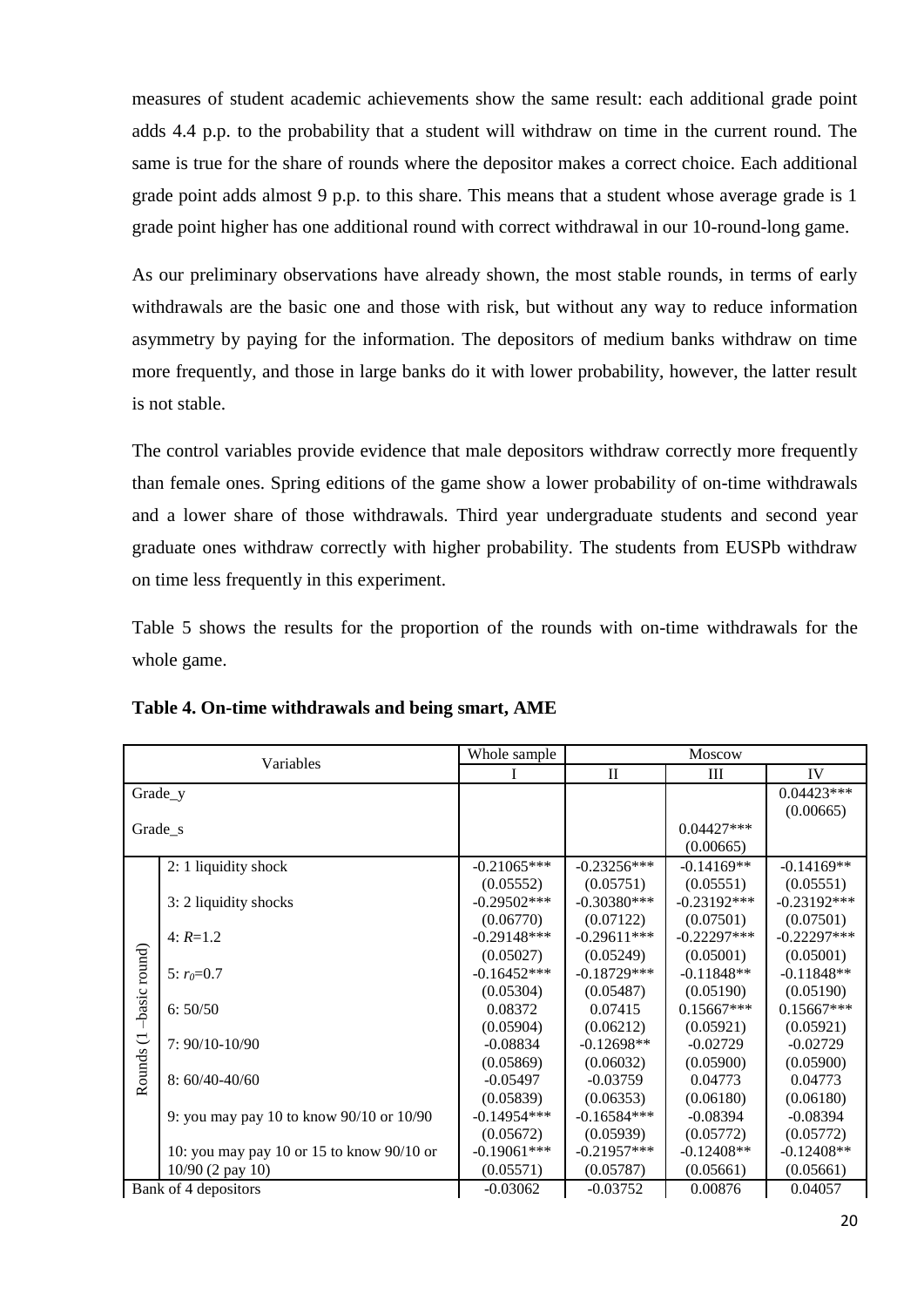|                                 | (0.03723)      | (0.03787)     | (0.03767)      | (0.03767)      |
|---------------------------------|----------------|---------------|----------------|----------------|
| Bank of 5 depositors            | $-0.16704***$  | $-0.17932***$ | $-0.11534***$  | $-0.11966$ *** |
|                                 | (0.03588)      | (0.03936)     | (0.03972)      | (0.03972)      |
| Gender (1 - male, 0 - female)   | 0.02311        | 0.02389       | $0.06007**$    | $0.05227*$     |
|                                 | (0.02600)      | (0.02685)     | (0.02718)      | (0.02718)      |
| 3d year undergrad               | 0.11260        | 0.11327       | 0.08811        | 0.10855        |
|                                 | (0.07039)      | (0.06956)     | (0.07101)      | (0.07101)      |
| 4th year undergrad              | $-0.15009$ *** | $-0.15589***$ | $-0.14086$ *** | $-0.12889$ *** |
|                                 | (0.03680)      | (0.03678)     | (0.03987)      | (0.03987)      |
| 1st year grad                   | $-0.11081**$   | $-0.11443**$  | $-0.05291$     | $-0.02788$     |
|                                 | (0.04523)      | (0.04494)     | (0.04756)      | (0.04756)      |
| 2nd year grad                   | $-0.05404$     | $-0.06491$    | $-0.01452$     | $-0.02781$     |
|                                 | (0.06217)      | (0.06246)     | (0.06603)      | (0.06603)      |
| Season (1 - Autumn, 0 - Spring) | 0.02159        | 0.02421       | 0.02745        | 0.04059        |
|                                 | (0.03349)      | (0.03313)     | (0.03482)      | (0.03482)      |
| SP <sub>b</sub>                 | $-0.17786***$  |               |                |                |
|                                 | (0.06491)      |               |                |                |
| <b>Observations</b>             | 1,150          | 1,046         | 963            | 890            |

*Robust standard errors in parentheses, \*\*\* p<0.01, \*\* p<0.05, \* p<0.1*

<span id="page-20-0"></span>Both measures of student academic achievements show the same result: each additional grade point adds 4.4 p.p. to the probability that a student will withdraw on time in the current round. The same is true for the share of rounds where the depositor makes a correct choice. Each additional grade point adds almost 9 p.p. to this share. This means that a student whose average grade is 1 grade point higher has one additional round with correct withdrawal in our 10-roundlong game.

As our preliminary observations have already shown, the most stable rounds, in terms of early withdrawals are the basic one and those with risk, but without any way to reduce information asymmetry by paying for the information. The depositors of medium banks withdraw on time more frequently, and those in large banks do it with lower probability, however, the latter result is not stable.

The control variables provide evidence that male depositors withdraw correctly more frequently than female ones. Spring editions of the game show a lower probability of on-time withdrawals and a lower share of those withdrawals. Third year undergraduate students and second year graduate ones withdraw correctly with higher probability. The students from EUSPb withdraw on time less frequently in this experiment.

| Variables            | All sample   | <b>Moscow</b> |              |              |  |  |
|----------------------|--------------|---------------|--------------|--------------|--|--|
|                      |              |               | Ш            |              |  |  |
| Grade_y              |              |               |              | $0.08947***$ |  |  |
|                      |              |               |              | (0.00261)    |  |  |
| Grade s              |              |               | $0.08905***$ |              |  |  |
|                      |              |               | (0.00263)    |              |  |  |
| Bank of 4 depositors | $0.33780***$ | $0.34972***$  | $0.05276***$ | $0.05980***$ |  |  |

**Table 5. Share of rounds with on-time withdrawal and being smart**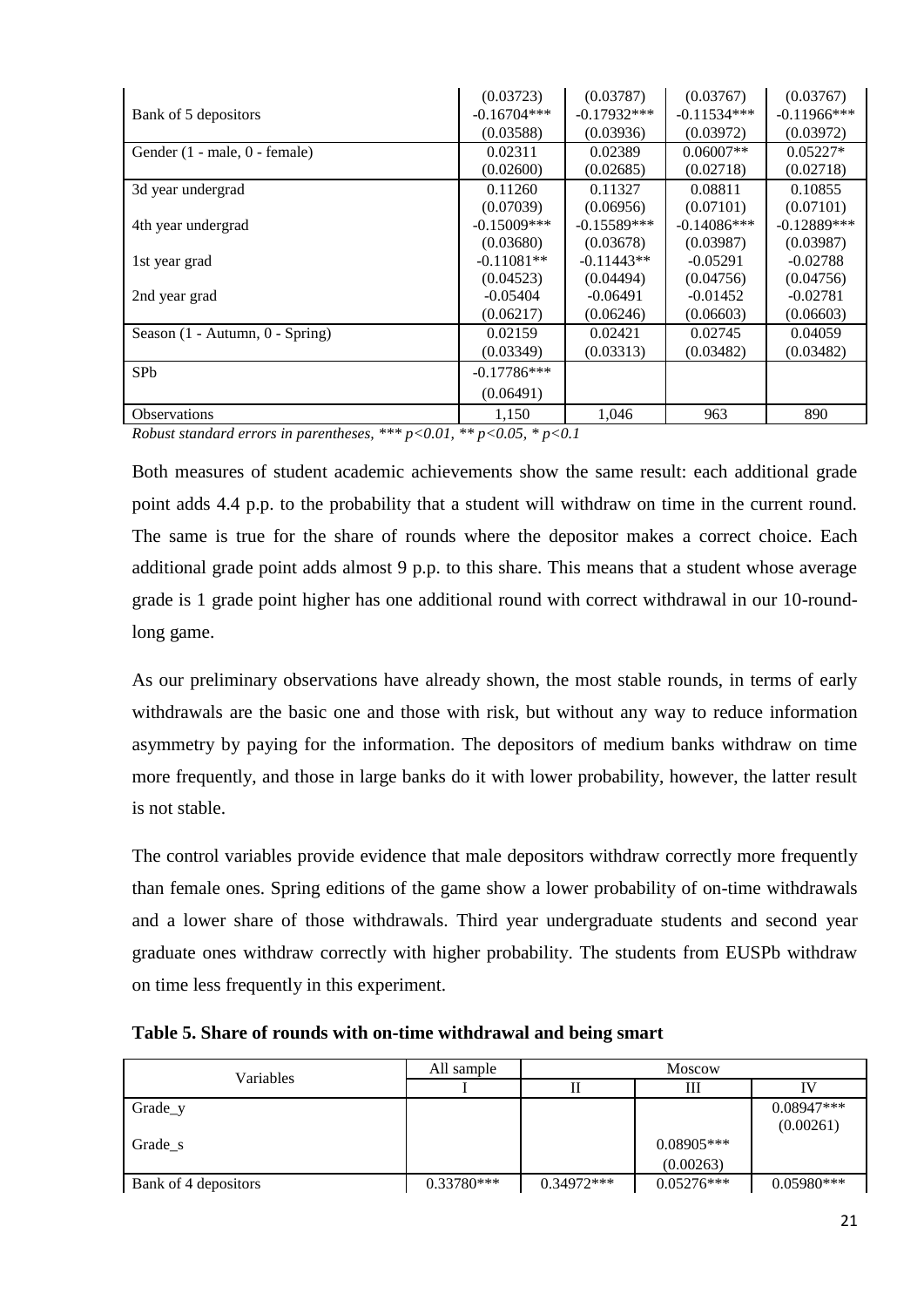|                                 | (0.02194)     | (0.02186)    | (0.01641)     | (0.01732)     |
|---------------------------------|---------------|--------------|---------------|---------------|
| Bank of 5 depositors            | $0.35133***$  | $0.40274***$ | $-0.03231$    | $-0.05524**$  |
|                                 | (0.01836)     | (0.01843)    | (0.02121)     | (0.02234)     |
| Gender (1 - male, 0 - female)   | $0.20488***$  | $0.17270***$ | $0.10871***$  | 0.09044***    |
|                                 | (0.01796)     | (0.01903)    | (0.01300)     | (0.01293)     |
| 3d year undergrad               | $0.35346***$  | $0.31438***$ | $0.08488***$  | $0.10950***$  |
|                                 | (0.02910)     | (0.02803)    | (0.02618)     | (0.02601)     |
| 4th year undergrad              | $0.27324***$  | $0.28404***$ | $-0.08777***$ | $-0.06222***$ |
|                                 | (0.02257)     | (0.02301)    | (0.02138)     | (0.02044)     |
| 1st year grad                   | $0.34622***$  | $0.34511***$ | $0.05032***$  | 0.01100       |
|                                 | (0.03215)     | (0.03286)    | (0.01813)     | (0.01929)     |
| 2nd year grad                   | $0.38000$ *** | $0.41376***$ | $0.06932**$   | 0.04918       |
|                                 | (0.03460)     | (0.03470)    | (0.03244)     | (0.03048)     |
| Season (1 - Autumn, 0 - Spring) | $0.18401$ *** | $0.16131***$ | $0.06529***$  | $0.07833***$  |
|                                 | (0.02091)     | (0.02094)    | (0.01710)     | (0.01699)     |
| SP <sub>b</sub>                 | $-0.26145***$ |              |               |               |
|                                 | (0.04665)     |              |               |               |
| R-squared                       | 0.82027       | 0.83192      | 0.92508       | 0.93154       |
| <b>Observations</b>             | 1,15          | 1,046        | 963           | 890           |

## **Conclusion**

This paper discusses the results of a series of experiments with undergraduate and graduate students from Moscow and Saint-Petersburg, modelling the Diamond-Dybvig deposit market with liquidity shocks, changing macroeconomic conditions and risk-based investment technologies. Our simple experiment provides some evidence that being smart makes depositors less prone to getting involved in a bank run. Students demonstrating better academic achievements choose the strategy of avoiding early withdrawals more frequently, thus reducing the probability of panic-based runs. This result extends those dealing with the importance of making retail depositors less unsophisticated and provides evidence that financial literacy – even measured in a very simple way – may prevent a coordination failure in the deposit market. Our results also suggest that panic withdrawals are more probable in markets with poorer economic conditions (liquidity shocks, less profitable or less liquid investments, costly financial information), but depositors show weak sensitivity to the risks of bank investments. The depositors of medium-sized banks withdraw on time more frequently compared to those in small or large banks. Why is it important to choose the correct time to withdraw and not to make a run on a bank? Our answer is that withdrawing on time is profitable, as the average returns are higher. This is particularly true if the other depositors in the bank withdraw on time and wait until the end of the game to get their funds back from their banks.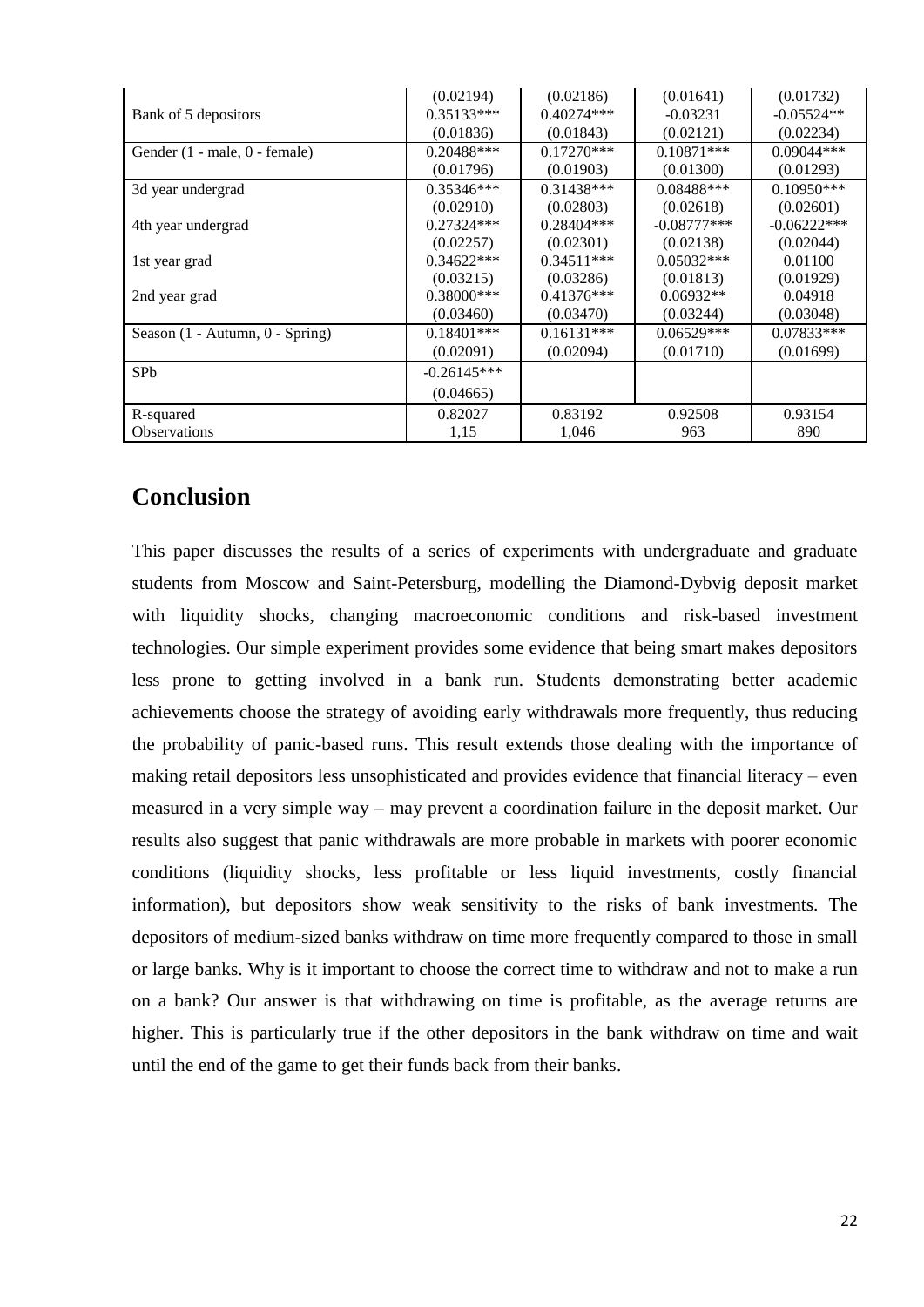#### **Literature**

- Arifovic, J., Hua Jiang, J. & Xu, Y., 2013. Experimental evidence of bank runs as pure coordination failures. *Journal of Economic Dynamics and Control*, 37(12), pp.2446–2465.
- Balkenborg, D., Kaplan, T. & Miller, T., 2011. Teaching Bank Runs with Classroom Experiments. *The Journal of Economic Education*, 42(3), pp.224–242.
- Beck, T. & Brown, M., 2011. Which Households Use Banks? Evidence From the Transition Economies. *ECB Working Paper Series*, (1295).
- Brown, M., Guin, B. & Morkoetter, S., 2014. Deposit Withdrawals from Distressed Commercial Banks. *Unpublished manuscript*.
- Brown, M., Trautmann, S.T. & Vlahu, R., 2016. Understanding Bank-Run Contagion. *Management Science*, 63(7), pp.2272–2282.
- Chakravarty, S., Fonseca, M.A. & Kaplan, T.R., 2014. An experiment on the causes of bank run contagions. *European Economic Review*, 72, pp.39–51.
- Chen, Y. & Hasan, I., 2006. The transparency of the banking system and the efficiency of information-based bank runs. *Journal of Financial Intermediation*, 15, pp.307–331.
- Davis, D.D. & Reilly, R.J., 2016. On Freezing Depositor Funds at Financially Distressed Banks: An Experimental Analysis. *Journal of Money, Credit and Banking*, 48(5), pp.989–1017.
- Diamond, D.W. & Dybvig, P.H., 1983. Bank Runs, Deposit Insurance, and Liquidity. *Journal of Political Economy*, 91, pp.401–419.
- Dufwenberg, M., 2015. Banking on experiments? *Journal of Economic Studies*, 42(6), pp.943– 971.
- Garratt, R. & Keister, T., 2009. Bank runs as coordination failures: An experimental study. *Journal of Economic Behavior and Organization*, 71(2), pp.300–317.
- Jacklin, C.J. & Bhattacharya, S., 1988. Distinguishing Panics and Information-based Bank Runs: Welfare and Policy Implications. *Journal of Political Economy*, 96(3), pp.568–592.
- Kiss, H.J., Rodriguez-Lara, I. & Rosa-Garcia, A., 2014a. Do social networks prevent or promote bank runs? *Journal of Economic Behavior and Organization*, 101, pp.87–99.
- Kiss, H.J., Rodriguez-Lara, I. & Rosa-Garcia, A., 2014b. Do women panic more than men? An experimental study of financial decisions. *Journal of Behavioral and Experimental Economics* , 52, pp.40–51.
- Kiss, H.J., Rodriguez-Lara, I. & Rosa-García, A., 2016. Think twice before running! Bank runs and cognitive abilities. *Journal of Behavioral and Experimental Economics*, 64, pp.12–19.
- Klapper, L., Lusardi, A. & Panos, G.A., 2013. Financial literacy and its consequences: Evidence from Russia during the financial crisis. *Journal of Banking and Finance*, 37(10), pp.3904– 3923.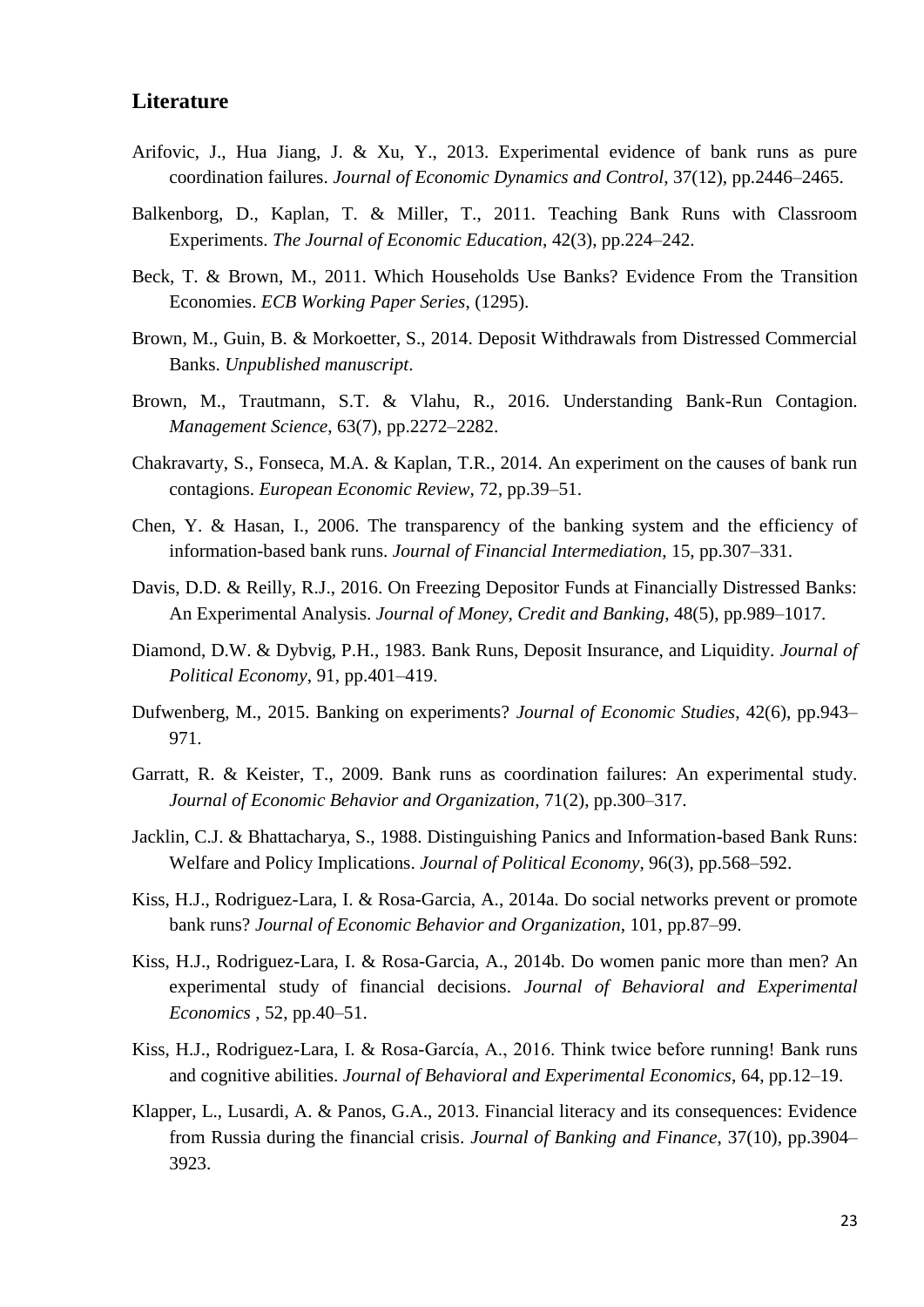- Madiès, P., 2006. An Experimental Exploration of Self-Fulfilling Banking Panics: Their Occurrence, Persistence, and Prevention. *The Journal of Business*, 79(4), pp.1831–1866.
- Schotter, A. & Yorulmazer, T., 2009. On the dynamics and severity of bank runs: An experimental study. *Journal of Financial Intermediation*, 18(2), pp.217–241.
- Semenova, M., 2012. Market Discipline and Banking System Transparency: Do We Need More Information? *Journal of Banking Regulation*, 13(3), pp.241–248.
- Semenova, M., 2011. Save or borrow what determines Russian households' financial strategies? *BOFIT Discussion Papers*, 28.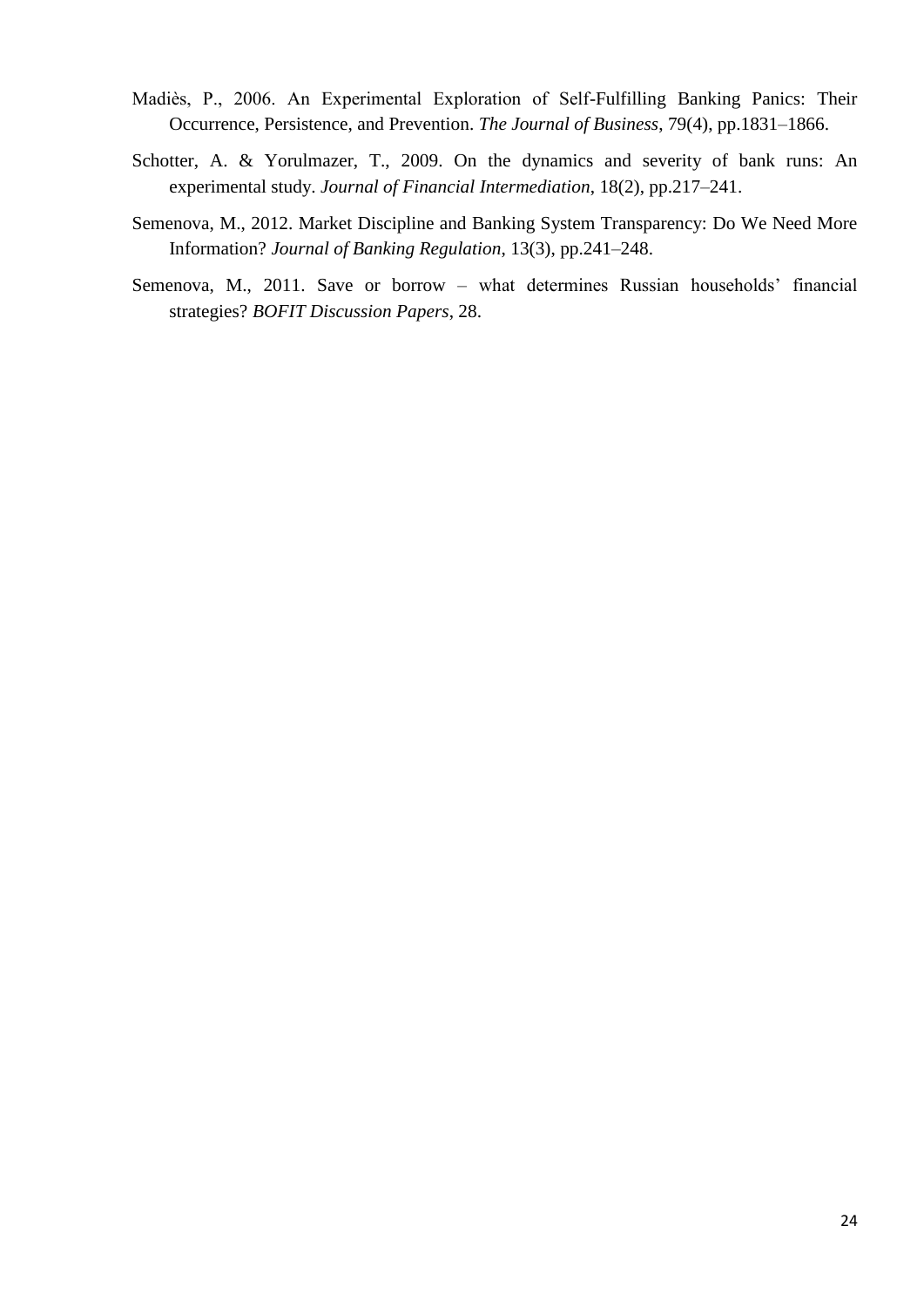## APPENDIX

# The form for depositors in a 4-depositor bank<sup>6</sup>

Round 1 Round 2

Name, Surname\_\_\_\_\_\_\_\_\_\_\_\_\_\_\_\_\_\_\_\_\_\_\_\_\_\_\_\_\_\_\_\_\_\_\_\_\_\_\_\_\_\_\_\_\_\_\_\_\_\_№\_\_\_\_\_\_\_\_\_\_\_\_\_\_\_\_\_\_\_

| Number of      | If you      | If you       | Number of               | If you      | If you                    |     |       |
|----------------|-------------|--------------|-------------------------|-------------|---------------------------|-----|-------|
| depositors     | withdraw    | withdraw in  | depositors              | withdraw    | withdraw                  |     |       |
| withdrawing    | in period 1 | period 2 you | withdrawing             | in period 1 | in period 2               |     |       |
| in period 1    | you receive | receive      | in period 1             | you receive | you receive               |     |       |
| 0              |             | 150          | 0                       |             | 150                       |     |       |
| $\mathbf 1$    | 100         | 137,5        | $\mathbf 1$             | 100         | 137,5                     |     |       |
| $\overline{2}$ | 100         | 112,5        | $\overline{2}$          | 100         | 112,5                     |     |       |
| 3              | 100         | 37,5         | 3                       | 100         | 37,5                      |     |       |
| 4              | 80          |              | $\overline{4}$          | 80          |                           |     |       |
| Round 3        |             |              | Round 4                 |             |                           |     |       |
| Number of      | If you      | If you       | Number of               | If you      | If you                    |     |       |
| depositors     | withdraw    | withdraw in  | depositors              | withdraw    | withdraw                  |     |       |
| withdrawing    | in period 1 | period 2 you | withdrawing             | in period 1 | in period 2               |     |       |
| in period 1    | you receive | receive      | in period 1             | you receive | you receive               |     |       |
| 0              |             | 150          | $\overline{0}$          |             | 120                       |     |       |
| $\mathbf{1}$   | 100         | 137,5        | $\mathbf 1$             | 100         | 110                       |     |       |
| $\overline{2}$ | 100         | 112,5        | $\overline{2}$          | 100         | 90                        |     |       |
| 3              | 100         | 37,5         | 3                       | 100         | 30                        |     |       |
| 4              | 80          |              | $\overline{4}$          | 80          |                           |     |       |
| Round 5        |             |              | Round 6                 |             |                           |     |       |
| Number of      | If you      | If you       | Number of               | If you      |                           |     |       |
| depositors     | withdraw    | withdraw in  | depositors              | withdraw    | If you withdraw in period |     |       |
| withdrawing    | in period 1 | period 2 you | withdrawing             | in period 1 | 2 you receive             |     |       |
| in period 1    | you receive | receive      | in period 1             | you receive |                           |     |       |
| 0              |             | 150          |                         |             | Good                      | Bad | AVG   |
| 1              | 100         | 128,5714286  | $\mathbf 0$             |             | 180                       | 120 | 150   |
| $\overline{2}$ | 100         | 85,71428571  | $\mathbf{1}$            | 100         | 165                       | 110 | 137,5 |
| 3              | 93          | $\mathbf 0$  | $\overline{2}$          | 100         | 135                       | 90  | 112,5 |
| 4              | 70          |              | $\overline{\mathbf{3}}$ | 100         | 45                        | 30  | 37,5  |
|                |             |              | $\overline{4}$          | 80          |                           |     |       |

Those for small and large banks are available upon request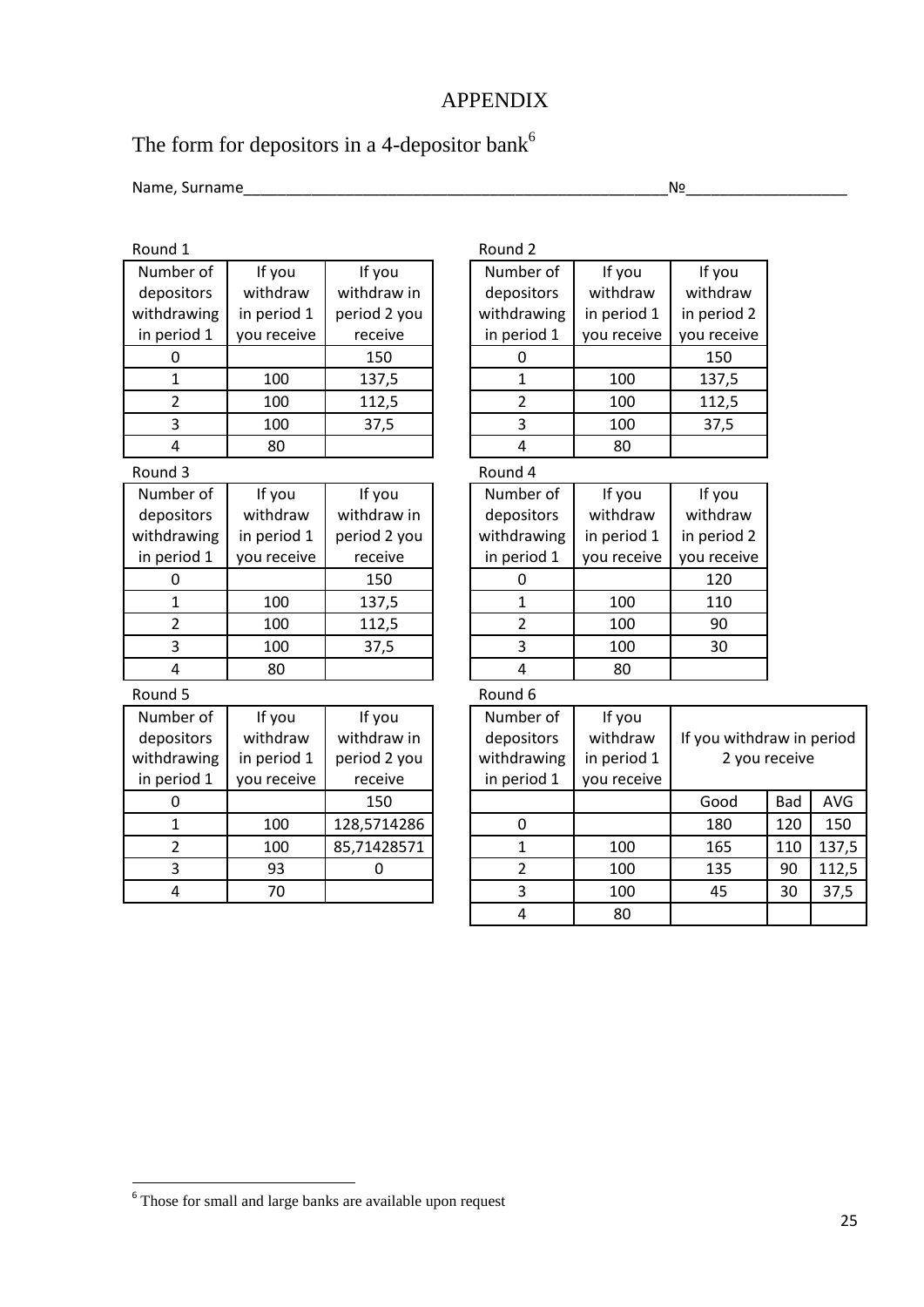| Round <sub>7</sub>                                    |                                               |      |     |                                         |              |
|-------------------------------------------------------|-----------------------------------------------|------|-----|-----------------------------------------|--------------|
| Number of<br>depositors<br>withdrawing in<br>period 1 | If you withdraw<br>in period 1 you<br>receive |      |     | If you withdraw in period 2 you receive |              |
|                                                       |                                               | Good | Bad | AVG90                                   | AVG10        |
| $\mathbf 0$                                           |                                               | 180  | 120 | 174                                     | 126          |
| $\mathbf 1$                                           | 100                                           | 165  | 110 | 159,5                                   | 115,5        |
| $\overline{2}$                                        | 100                                           | 135  | 90  | 130,5                                   | 94,5         |
| 3                                                     | 100                                           | 45   | 30  | 43,5                                    | 31,5         |
| $\overline{4}$                                        | 80                                            |      |     |                                         |              |
| Round 8                                               |                                               |      |     |                                         |              |
| Number of<br>depositors<br>withdrawing in<br>period 1 | If you withdraw<br>in period 1 you<br>receive |      |     | If you withdraw in period 2 you receive |              |
|                                                       |                                               | Good | Bad | AVG60                                   | AVG40        |
| $\mathbf 0$                                           |                                               | 180  | 120 | 156                                     | 144          |
| $\mathbf{1}$                                          | 100                                           | 165  | 110 | 143                                     | 132          |
| $\overline{2}$                                        | 100                                           | 135  | 90  | 117                                     | 108          |
| 3                                                     | 100                                           | 45   | 30  | 39                                      | 36           |
| 4                                                     | 80                                            |      |     |                                         |              |
| Round 9                                               | $c=10$                                        |      |     |                                         |              |
| Number of<br>depositors<br>withdrawing in<br>period 1 | If you withdraw<br>in period 1 you<br>receive |      |     | If you withdraw in period 2 you receive |              |
|                                                       |                                               | Good | Bad | AVG90                                   | AVG10        |
| $\mathbf 0$                                           |                                               | 180  | 120 | 174                                     | 126          |
| 1                                                     | 100                                           | 165  | 110 | 159,5                                   | 115,5        |
| $\overline{2}$                                        | 100                                           | 135  | 90  | 130,5                                   | 94,5         |
| 3                                                     | 100                                           | 45   | 30  | 43,5                                    | 31,5         |
| $\overline{4}$                                        | 80                                            |      |     |                                         |              |
| Round 10                                              | $C =$                                         |      |     |                                         |              |
| Number of<br>depositors<br>withdrawing in<br>period 1 | If you withdraw<br>in period 1 you<br>receive |      |     | If you withdraw in period 2 you receive |              |
|                                                       |                                               | Good | Bad | AVG90                                   | <b>AVG10</b> |
| 0                                                     |                                               | 180  | 120 | 174                                     | 126          |
| $\mathbf{1}$                                          | 100                                           | 165  | 110 | 159,5                                   | 115,5        |
| $\overline{2}$                                        | 100                                           | 135  | 90  | 130,5                                   | 94,5         |
| $\overline{3}$                                        | 100                                           | 45   | 30  | 43,5                                    | 31,5         |